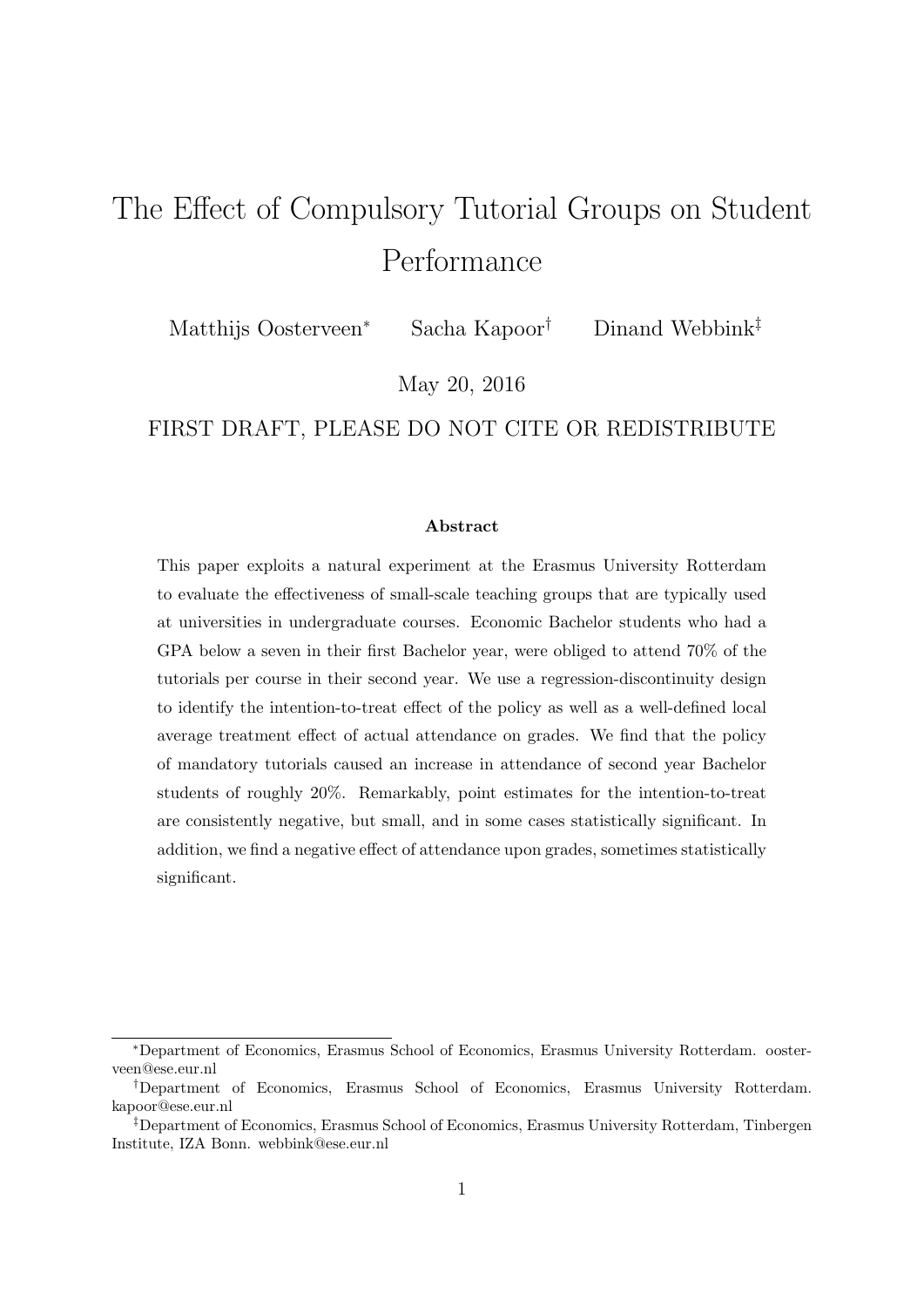#### 1 Introduction

This paper exploits a natural experiment to evaluate the effectiveness of the small-scale tutorial groups that are typically used at universities in undergraduate courses. At a majority of the universities, lectures for undergraduate courses are given to large groups of students, where the basics of the material is explained. Subsequently students are divided into smaller groups, the tutorial groups, where there is the opportunity to discuss the material more in depth: making exercises, discussing problem sets and asking questions. This is also true for the Erasmus University Rotterdam, which is ranked consistently amongst the top universities of continental Europe.<sup>[1](#page-1-0)</sup> The purpose of this small-scale teaching is mainly to improve the learning process of students, but it is also used to to attract potential students. Considerable costs are made for this small-scale teaching, The National Center for Educational Statistics estimated that American colleges and Universities spend 32 billion dollar on student instruction alone, while their effectiveness is not obvious for several reasons. First of all, attending the tutorial groups might serve as a substitute for self-study. If self-study is more effective, tutorials could actually have a potential negative effect. After having attended the lectures, the marginal benefits of attending a tutorial session on similar material might be so low that grades are unaffected. Second, and related, students experience opportunity cost while traveling to university and attending the tutorial groups, time they could have spend different otherwise. Third, tutorial groups are mostly taught by senior students. To the extent that they do not fully grasp the material themselves, it is unclear whether they can actually clarify the material for the students. This argument seems especially relevant, as in the context of of primary education it has been shown that the quality of the teacher matters for the pupils' outcomes.

A large empirical literature has attempted to evaluate the effect of attendance in class on grades and they have all found a positive relationship between class attendance and performance. However, most of this research is plagued with basic endogeneity issues that come with the use of observational data. It is very difficult to disentangle the effect of attending a class from motivation. More motivated students are likely to attend more classes, as motivation shows a positive association with grades, an OLS-estimate of grades upon attendance is likely to be biased upwards.

<span id="page-1-0"></span><sup>&</sup>lt;sup>1</sup>Worldwide it is ranked on the  $126^{th}$  place in the QS university overall ranking and on the  $40^{th}$ position on the subject Economics & Econometrics (QS Ranking, 2015).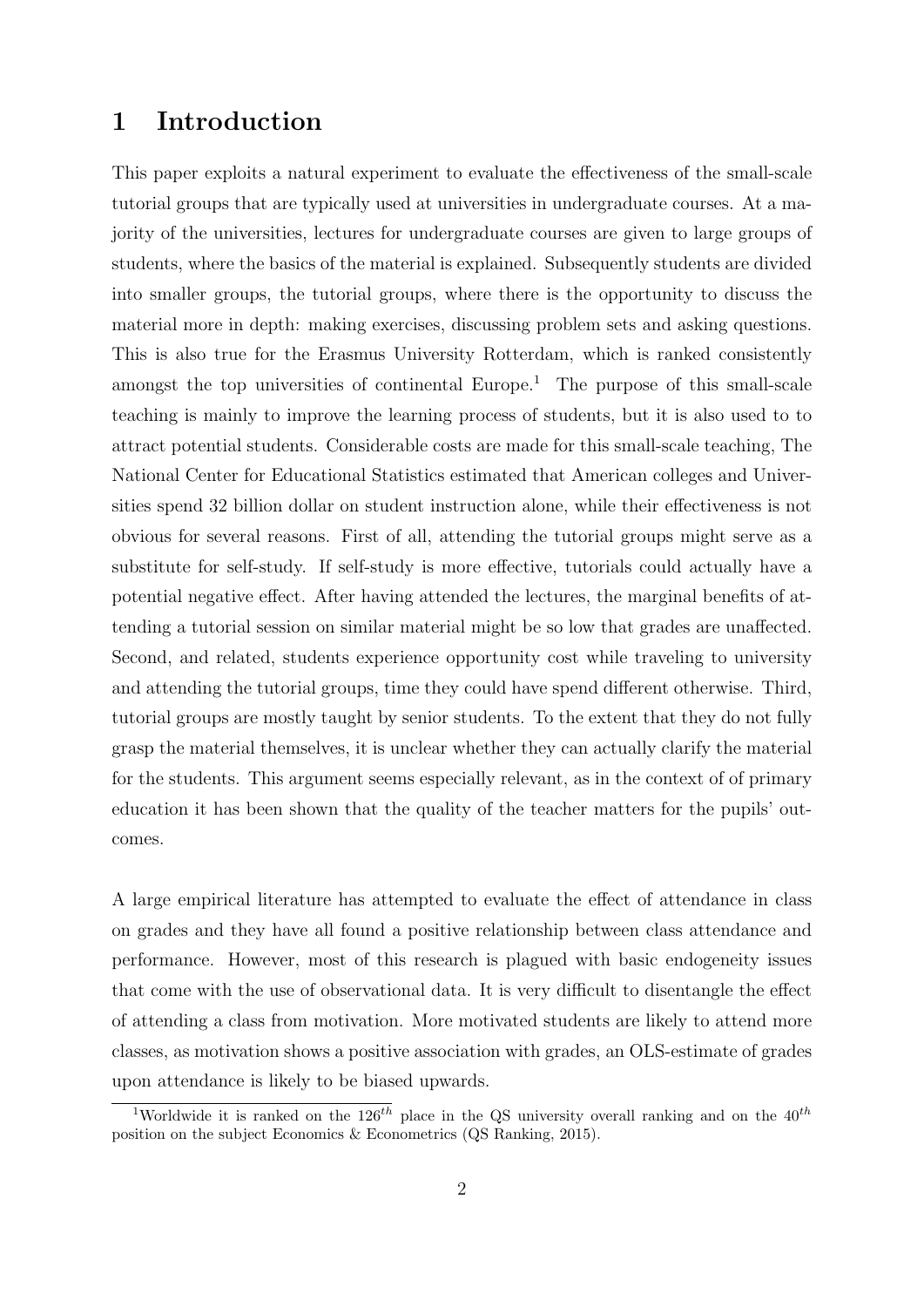We exploit a natural experiment present at the Economics and Business Economics Bachelor at the Erasmus University Rotterdam to evaluate the effectiveness of the tutorial groups. Economic Bachelor students who had a GPA below a 7 in their first Bachelor year, were obliged to attend 70% of the tutorials per course in their second Bachelor year. Skipping more than 30% of the tutorials resulted in exclusion from the exam. Students with a GPA of a 7 or higher in their first Bachelor year, did not have to attend the tutorials, but were free to do so. This rule was in place for five academic years, from 2009-2010 until 2013-2014. It allows one to estimate the average of students' second year grades just above and below the cut-off to find the causal impact of this compulsory-schooling policy. More formally, we will use a regression-discontinuity design to identify the intention-totreat effect of the policy as well as a well-defined local average treatment effect of actual attendance on grades. The identifying assumption is the inability of individuals to imprecisely control the average grade of the first year (see Lee (2008) and Lee and Lemieux (2010)). Even if some individuals have a high ex ante probability to locate themselves near the threshold, these individuals will have the same probability of having a score just above or below the threshold, which causes local randomization. The ex ante probability determines the contribution of each individual to the measured treatment effect (Lee and Lemieux,  $2010$  $2010$ .<sup>2</sup> We show that all baseline characteristics are continuous and there is no discontinuity of the density of number of students at the threshold

We find that the policy of mandatory tutorials caused a strong significant jump in attendance of second year Bachelor students. Depending upon the courses, the jump in attendance ranges from roughly 12% to 30%, where with the more technical courses the policy is less binding. However, point estimates for the intention-to-treat are consistently negative, but small, and in some cases significantly so. When we treat the cut-of as an instrument for second year attendance, we (mechanically) find a larger negative effect of attendance upon grades, in some cases significant. Consistently with this negative effect of the compulsory tutorials on grades, we find a larger negative effect on grades for (clusters of) courses that show a larger positive jump in attendance around the threshold.

Our results indicate that previous studies have overestimated the effect of attendance upon grades. Considerable costs are made on student instruction, whereas we can find

<span id="page-2-0"></span><sup>&</sup>lt;sup>2</sup>As such, note that the RD gap is not only informative for the observations right around threshold.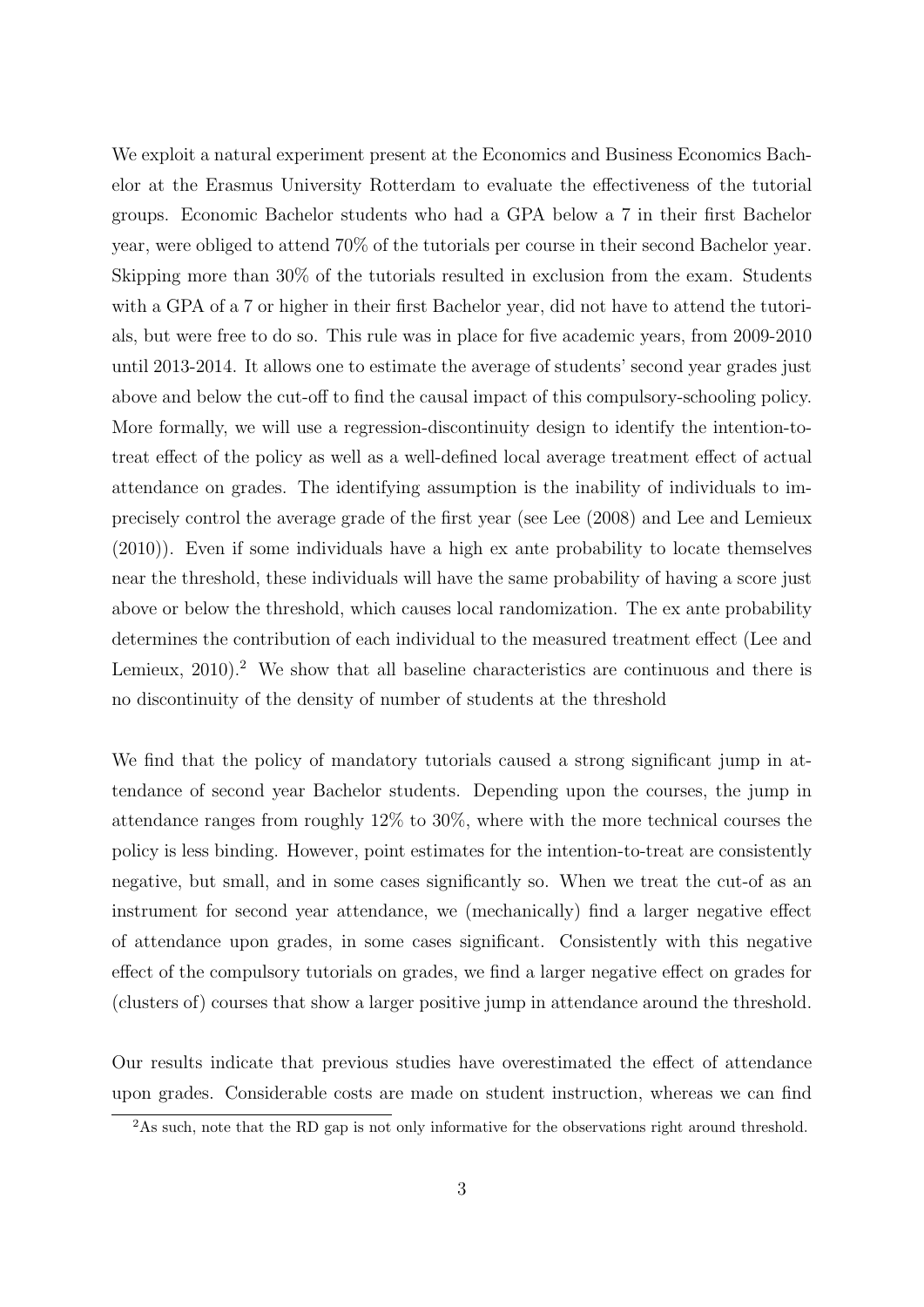no evidence of a positive effect of tutorial groups on grades. In fact, in all our specifications we find consistently negative point estimates, mostly significant so.

The paper proceeds as follows. In Section [2](#page-3-0) we explain the setting of the natural experiment, in Section [3](#page-7-0) we briefly explain the data, Section [4](#page-9-0) outlines the empirical strategy and Section [5](#page-13-0) provides several tests of the identifying assumption. Section [6](#page-13-1) and Section [7](#page-17-0) discuss and interpret the results and Section [8](#page-20-0) concludes.

#### <span id="page-3-0"></span>2 The Context

We exploit a natural experiment present at the Economics faculty of the Erasmus University Rotterdam. Since the Bologna Accords in 1999, universities in Europe are following a Bachelor-Master system. A Bachelor program takes on three to four years, and all students within the same Bachelor follow the same courses, with some degrees of freedom at the end of the Bachelor. After finishing the Bachelor program, students can specialize and they are allowed to follow one of the various Master programs.<sup>[3](#page-3-1)</sup> This system also goes for the the Erasmus University Rotterdam, where the Department of Economics is a supplier of an Economics and Business Economics Bachelor. In the academic year 2013-2014, the economics Bachelor had an influx of approximately 800 students, whereas in total  $N_2$  students started an economics Bachelor in the Netherlands. The first two years of the Bachelor program, all students follow the same 10 courses per year, where they are being taught the basics in economics (micro and macro) business economics (marketing and accounting) and econometrics (mathematics and statistics). In the third Bachelor year, students can choose their own minor and major and subsequently they can continue this specialization by choosing a Masters program. The economics Bachelor is both provided in Dutch and English, both programs know the exact same structure and courses. The difference is that the Dutch version of the economics Bachelor solely attracts Dutch students and is roughly 2.5 times the size of the English version.

The first two Bachelor years follow the same structure. An academic year is divided into five education blocks, of eight weeks each (seven weeks of teaching and one week of exams). In each block the students follow a small and a large course, from which the

<span id="page-3-1"></span><sup>3</sup>An undergraduate program is comparable with a Bachelor, whereas a graduate program is the equivalence of a Master.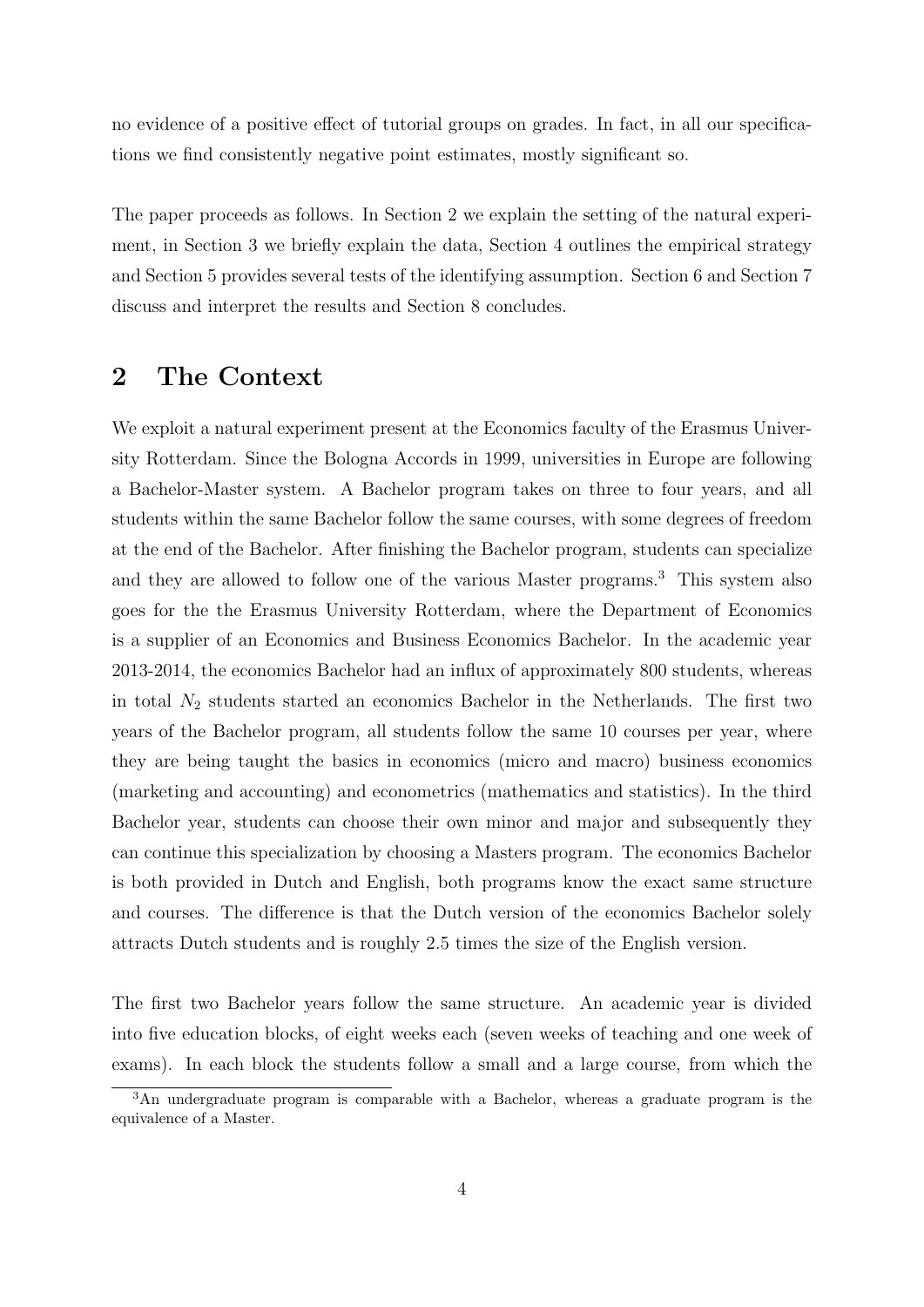student can earn [4](#page-4-0) and 8 ECTS respectively.<sup>4</sup> In both Bachelor years, courses are being taught through lectures and small-scale tutorial groups. There are three (two) lectures per week for the 8 (4) ECTS course and they are taught by (assistant-)Professors. Attendance is voluntarily, which causes there to be a high standard deviation in the number of students attending per course and lecture.[5](#page-4-1) Subsequently, there are two (one) tutorial groups per week for the 8 (4) ECTS course, where assignments of that weeks material are discussed. The tutorial groups are mostly given by senior students, which are sometimes PhD-students, and last for 1 hour and 45 minutes. See Table [A.1](#page-21-0) for an overview of the specific courses in the first and second Bachelor year. Table [A.1](#page-21-0) also shows that the University classifies the first- and second-year courses into three clusters: Economics (A), Business Economics (B) and Econometrics (C). This 'natural' classification will be used to identify the effect of the mandatory-tutorials policy for different type of courses.

In the first Bachelor year students have to attend 70% of the tutorials, otherwise they are excluded from making the exam. As there is some freedom for a student in deciding to attend a tutorial, there is also variation in attendance. Using this variation to explain grades would be very likely to cause an upwards biased estimate, as motivation as an omitted variable positively correlates with both attendance and grades. However, in the second year of the Bachelor, students have to attend 70% of the tutorials unless they meet two requirements: (i) GPA of a 7 or higher in the first year and (ii) completed the whole first Bachelor year within the first year (passed all 10 courses).<sup>[6](#page-4-2)</sup> All the other students, (i) who had a GPA lower than a 7 or (ii) did not complete the whole first Bachelor year within the first year, have to attend 70% of the tutorials. Table [1](#page-5-0) gives an overview of the groups of students that have to comply with the treatment. Students were exempted from making the exam if he or she did not comply. This mandatory-tutorials policy was in place for five academic years, it started in 2009 and lasted until 2013. Students had to register themselves for the tutorials and were able to choose between the tutorial groups

<span id="page-4-0"></span><sup>4</sup>ECTS is an abbreviation for European Transfer Credit System, which is a common measure for student performance to accommodate the transfer of students and grades between European Universities. One ECTS roughly equals 28 hours of studying.

<span id="page-4-2"></span><span id="page-4-1"></span><sup>&</sup>lt;sup>5</sup>This is anecdotal evidence, as there is no data on attendance at the lectures.

<sup>6</sup>The classification of courses within clusters are important for determining whether a student completed the first Bachelor year, as a student is able to compensate an insufficient grade between 4.5 and 5.4 if the grades for the other courses within the cluster are sufficient. Courses of the second year are also classified within clusters, as this compensation rule is also applicable for the second year. Students are not affected differently on either side of the threshold, as such this is not a problem for our identification strategy. On the contrary, this natural classification of courses is a possibility to study the heterogeneity of the policy among courses (see Table [A.1](#page-21-0) for an overview of the courses and classification).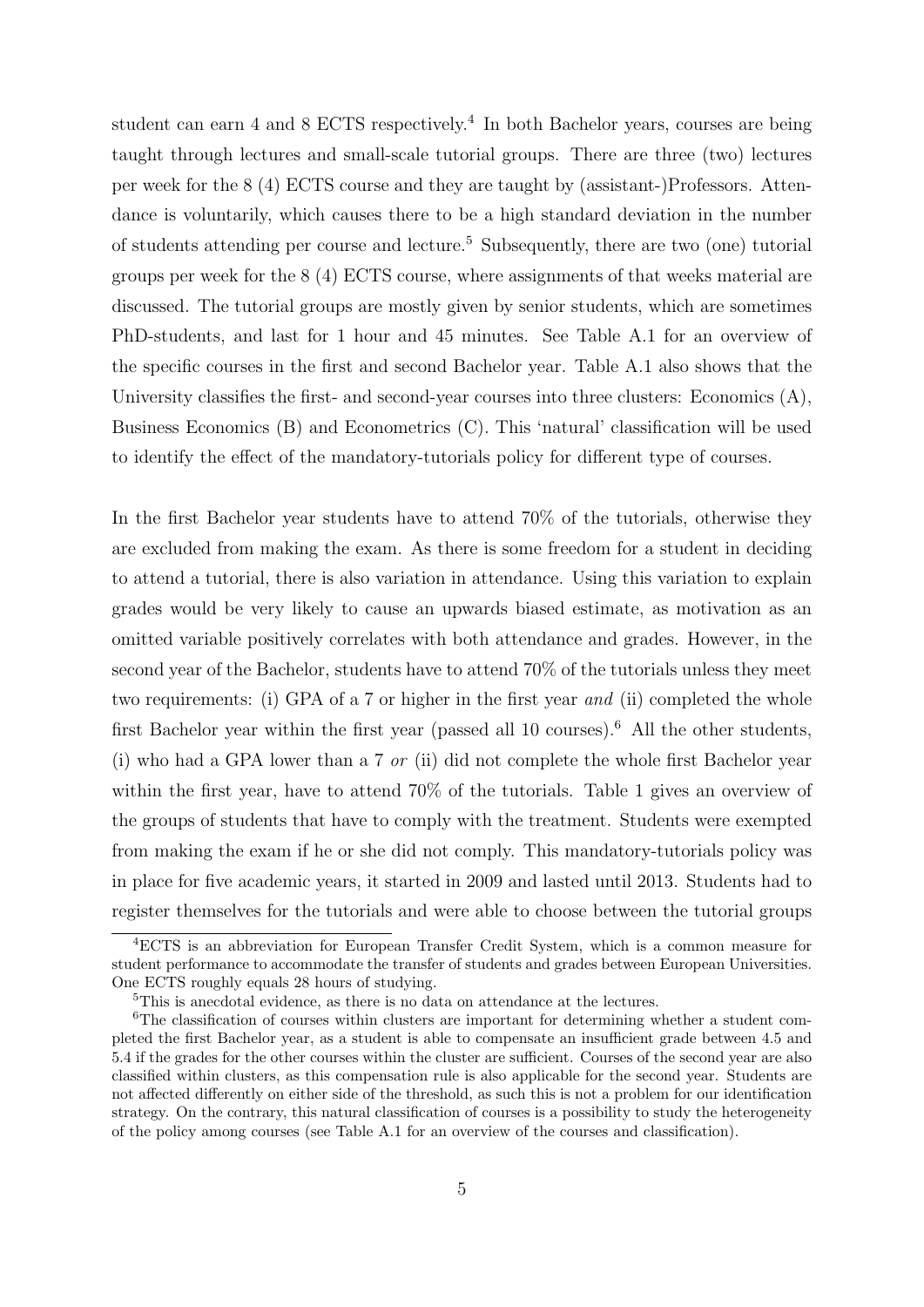<span id="page-5-0"></span>with different time slots. At the time of registration, students did not know up front which student-assistant taught at which tutorial group and they were not able to change group after the registration period ended. A consequence is that every course is followed with a different set of peers.

|            | GPA $GPA < 7   GPA \ge 7$ |  |
|------------|---------------------------|--|
| Completed  |                           |  |
| Bachelor 1 |                           |  |
| YES        |                           |  |
| NΟ         |                           |  |

Table 1: Overview of treatment

Notes: A  $\checkmark$  means a student has to comply with the mandatory-tutorials policy within the course.

Taking this policy at face value, it 'randomly assigns' mandatory schooling of more than 3.5 (26) hours per week (block) near the threshold.[7](#page-5-1) However, as students with a GPA above a 7 were allowed to go to the tutorials, effectively this policy induced less exogenous variation in attendance. Figure [1](#page-6-0) below shows the jump in attendance near the threshold, where students just below a GPA of seven attend roughly 15%-point more tutorials than their peers with a GPA just above a seven. This corresponds to roughly two (one) extra tutorials for an  $8(4)$  $8(4)$  ECTS-course, which is more than 5.5 hours of schooling per block.<sup>8</sup> Following Figure [1,](#page-6-0) our main approach is to rank students according their GPA in the first Bachelor year, as to compare students (just) above and below the threshold of a seven, and to use the discontinuity to find the causal effect of attendance on grades.

Table [1,](#page-5-0) however, shows there is a *two-by-two treatment-control set-up* due to the two requirements (GPA and complete Bachelor one). This has three consequences. First of all, with our main approach we should limit our sample to students that completed their Bachelor one within the first year. As students that scored a GPA above a seven, but did not complete their first year, still had to comply with the 70%-attendance rule. Second, this two-by-two set-up provides us with an extra test for the validity of our identification

<span id="page-5-1"></span><sup>7</sup>There are 3 tutorials of 1.75 hour per week, 5 education blocks of each 7 weeks and overall students have to attend 70% of the tutorials. This makes  $3 * 1.75 * 0.7 = 3.675$  hours per week,  $3.675 * 7 = 25.725$ hours per block and  $25.725 * 5 = 128.625$  hours per year.

<span id="page-5-2"></span><sup>&</sup>lt;sup>8</sup>As there are  $7 * 3 = 21$  tutorials per block, this corresponds to  $21 * 0.15 = 3.15$  extra tutorials. As one tutorials lasts 1.75 hours, this causes  $3.15 * 1.75 \approx 5.5$  extra hours of schooling per block.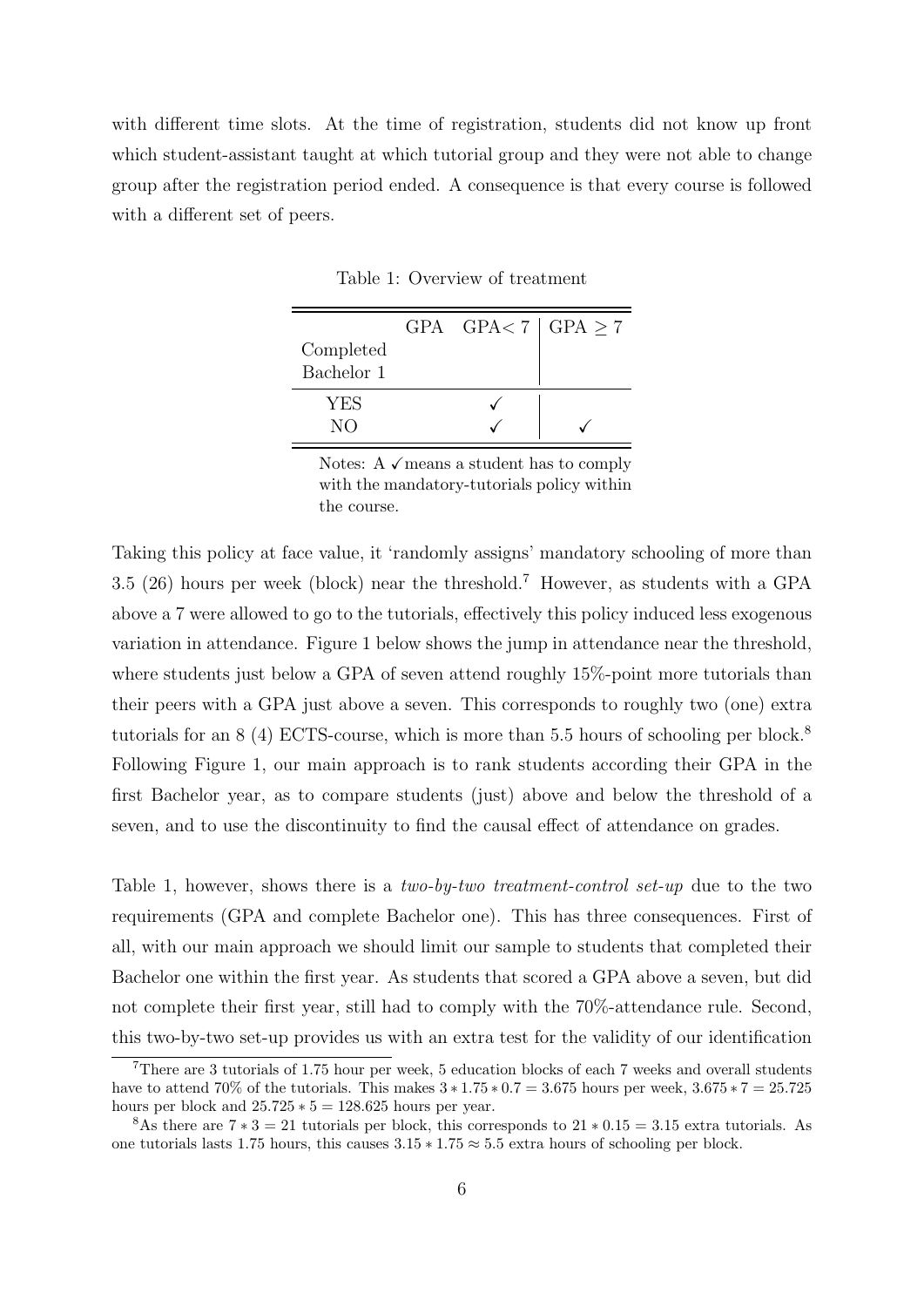<span id="page-6-0"></span>

Figure 1: Visual representation of first-stage

Notes: This figure is based upon students that completed Bachelor one within the first year. For chosing the bandwith we specify a regression of grade in second year on  $K'$  bin dummies and  $2K'$  bin dummies (reduced-form equation). As the first model is nested in the latter, we can perform an F-test. If the null hypothesis is not rejected, we choose the model with  $K'$  bin dummies. We start with 2 bin dummies and stop at the first number of bin dummies we do not reject the null hypothesis. We stop rejecting at a bandwith of 0.0625, the figure is based on a bandwith of 0.05. There is little harm in undersmoothing, as this shows the raw variation in the data. The size of the dot indicates the amount of observation used to calculate the mean.

strategy. That is, we could compare students just above and below the cut-of that did not complete their Bachelor 1. As both groups are treated, one would expect the attendance rate to be above 70%, without a discontinuity around the threshold. Moreover, bunching would be revealed by significant differences in background characteristics near the threshold. One might argue this test is unlikely to reveal potential bunching of the group of interest (which are students who did complete their Bachelor one), as students that are very unlikely to complete their Bachelor one within the first year do not have an incentive to be above the threshold of a seven. Indeed, this latter group has to comply with the mandatory tutorials independent of their GPA-score. Therefore we will limit this sample to the students who had the potential, but did not manage, to finish their Bachelor one within the first year. We define this sample to be the group of students that failed to complete the Bachelor one in the first year because they scored an insufficient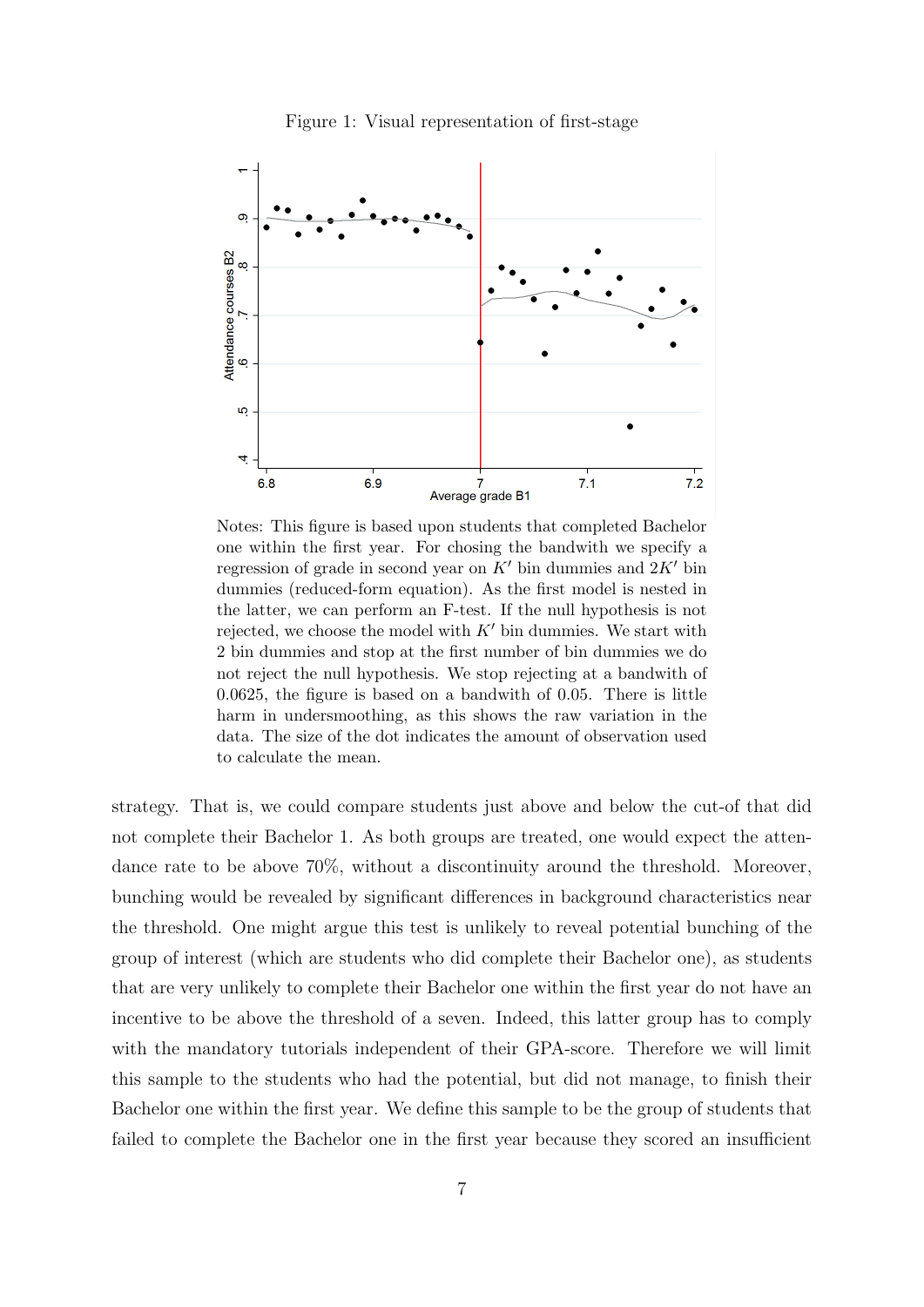grade for one of the ten courses. We show our results are not sensitive to the definition of the choice of this control-sample.[9](#page-7-1)

Third, to exploit the full potential of the two-by-two set-up and to increase the precision of our estimates, we can use a local difference-in-difference design (DiD). In the analogy of a DiD, the treatment group are the students who completed their first Bachelor year, where the control group are students who did not. Subsequently the GPA-score represents whether the students is actually observed being in the treatment or control (this represent the time-variable in the DiD, GPA $<$  7 means T = 1 and GPA $>$  7 means  $T = 0$ . This allows us to compare, near the threshold, the change in grades of the students who completed their Bachelor one with the change in grades of the students who did not complete their Bachelor one. Intuitively, this removes any potential bias that would remain near the threshold. Potential unobserved differences between students around the threshold within the treatment group are filtered out by the comparison with the control group around the threshold. Also here, we can limit the sample of the control group to the students who had the potential to finish their Bachelor one but did not succeed in doing this, as to increase the comparability between the treatment and control group. In other words, this limited group also had an incentive to select themselves just above the threshold and thus also corrects for it.

#### <span id="page-7-0"></span>3 Data

We use administrative data provided by the faculty of the Economics department of the Erasmus University Rotterdam. Between 2008 and 2014, we observe course participation and grades on the student-level for all Bachelor years. This provides us with information on students' GPA in the first Bachelor year and whether they actually completed their first Bachelor year, such that we can determine where the student is located within Table [1.](#page-5-0) We observe the grades of the students in their subsequent Bachelor years, such that we can identify the effect of the mandatory tutorials policy (intention-to-treat effect). We

<span id="page-7-1"></span><sup>9</sup>There are some degrees of freedom on how to define the group of students who had the potential, but did not manage, to finish their first Bachelor year. This is due to the maximum of three resits within the resit period, which is at the very end of the academic year (and is also referred to as block six) and due to the fact of the five education blocks and the possible continuous upgrading of students' belief on the possibility of completing Bachelor one with a GPA of a seven. Therefore, students who failed to complete their Bachelor one because of one course seemed to be the most transparent and practical approach.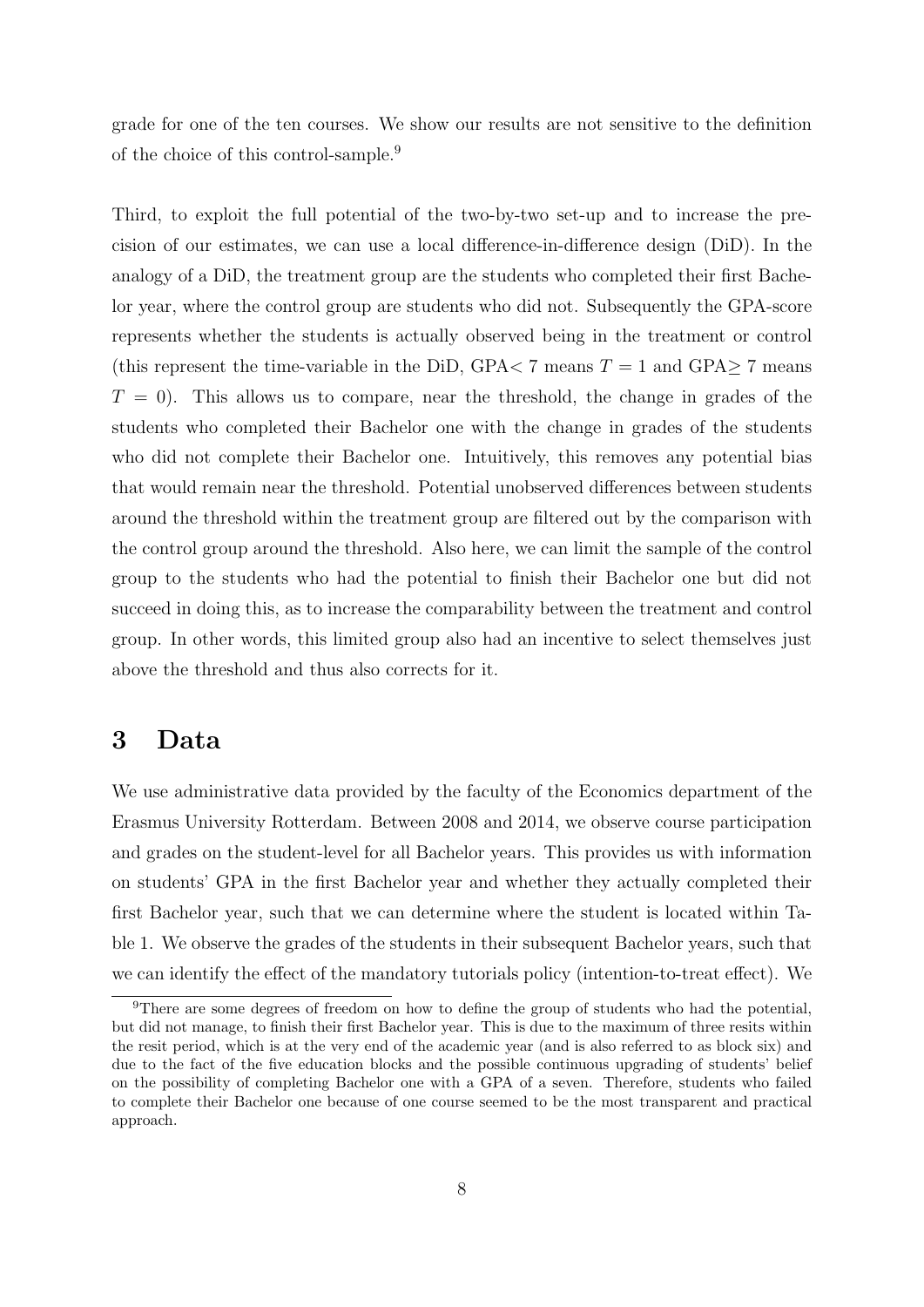have several background characteristics, such as nationality, age, gender, performance on secondary school and living address which we will use as a check for the identification strategy and to reduce the variance of the error term.

To be able to measure the causal effect of actually attending the tutorial groups requires data on attendance. For every tutorial session of a first and second year Bachelor course, attendance is registered through handing out an attendance list on which students can indicate their presence by their signature. Subsequently, the student assistant has the task to update the attendance on an online university-portal. This serves two purposes. First, students can be excluded from making the exam if attendance is below 70% and second the student is able to visually inspect how many tutorials he has been attending. In theory, using this online-stored attendance data gives us the attendance rate for every student for every course he has attend in the first and second year of the Bachelor. While merging these two sources of data, we experienced a match of 94% for our sample. For 6% of the courses in our sample for which we have a valid grade, we do not have data on attendance. To keep the sample constant, we work with this 94% of the whole sample throughout the paper. The intention-to-treat effect does not qualitatively differ for all our analysis. We construct the main attendance-variable on the student level, which is simply the percentage of tutorials attended per course.

To the extent that the administrative data contains no measurement error, the attendance rate is likely to have some for two reasons. First, one is able to let a fellow-student sign the attendance list for him or her. This type of fraud would mostly (or even only) be committed by the group of students who have to comply with the mandatory-tutorials policy, as only this group has an incentive to be present. Second, and perhaps more important, students that do not have to comply with the mandatory-tutorials policy have zero incentive to put their signature on the attendance list. Both reasons cause the effect of attendance on grades to be underestimated. To see this, note that the effect of attendance upon grades will be estimated through an IV procedure, where a simple Waldestimate equals:  $\frac{E[G|D=1]-E[G|D=0]}{E[A|D=1]-E[A|D=0]}$ , where G is the grade, A is the attendance rate and  $D = 1$  if one has to comply with the 70%-attendance rule. The first reason would lead to overestimating the percentage of tutorials attended by students who had to comply with the mandatory-tutorials policy  $(E[\widehat{A}|D=1] > E[A|D=1])$ . The second reason would lead to underestimating the percentage of tutorials attended by students who did not have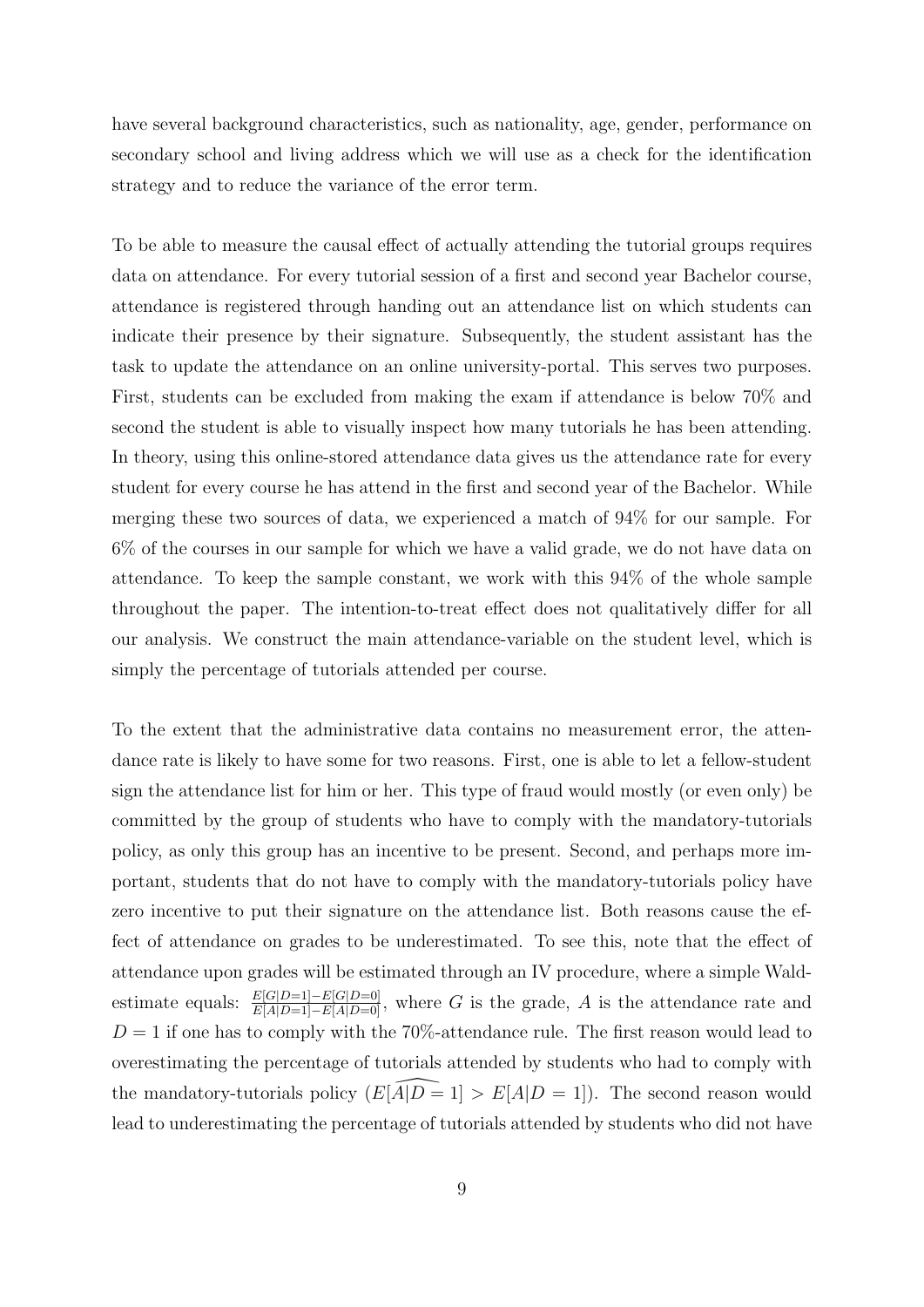to comply with the mandatory-tutorials policy  $(E[\widehat{A}|D = 0] < E[A|D = 0])$ . Both cause the effect of the mandatory tutorials policy on attendance to increase, which increases the denominator and thereby decreases the Wald-estimate. However, for two reasons we believe measurement error is not that big of a problem as to drive our results. First of all, student-assistants have the task to prevent the type of fraud mentioned above.[10](#page-9-1) Second, in our data we do observe that students who did not have to comply with the mandatory-tutorials policy are in fact attending roughly 40% to 70% of the tutorials. Nevertheless, to the extent that the attendance data contains some measurement error, this would cause the effect of attendance upon grades to be underestimated.

#### <span id="page-9-0"></span>4 Empirical Design

The GPA-threshold provides us with a regression discontinuity design that we are able to exploit via a local difference-in-difference. Consider the grade of student i on course j in year t  $(G_{ijt})$ , which we consider to be a function of a constant, the variable  $D_{it}$ , which equals 1 if the GPA of student  $i$  in year  $t$  is below a seven, a polynomial expansion of the original assignment score  $(GPA_{it})$ , a vector of control variables for student i  $(x_i)$ and an error term  $(\epsilon_{ijt})$ . We also control for course-year interaction-dummies  $(C_{jt})$ , as this leads to the relevant comparison.<sup>[11](#page-9-2)</sup> To estimate the effect of the mandatory-tutorial policy (intention-to-treat), we can estimate the following equation by OLS for students who completed their Bachelor 1 within the first year:

<span id="page-9-3"></span>
$$
G_{ijt} = \beta_0 + \beta_1 D_{it} + f(GPA_{it} - 7) + f(GPA_{it} - 7)D_{it} + C_{jt} + x_i' \beta + \epsilon_{ijt}
$$
 (1)

The main identifying assumption to get an unbiased estimate of the mandatory-tutorials policy is that the bias cancels in the limit, or more formally  $\lim_{GPA_{it}\uparrow\tau}E[\epsilon_{ijt}|GPA_{it}]$  –  $\lim_{GPA_{it}\downarrow 7} E[\epsilon_{ijt}|GPA_{it}] = 0$ , such that a comparison of means close to the cut-of results in the causal estimate  $\beta_1$ . Indeed, in the absence of the treatment individuals around the cut-of would have been similar. Increasing the interval around the cut-of will bias the estimate of the treatment effect, especially if  $GPA$  is itself related to the outcome variable. However, if we are willing to make an assumption about this relationship  $(f(.))$ , then

<span id="page-9-1"></span> $10$ In particular, after talking with several student assistants, we found out that quite a few of them count the number of students present in the room, to make sure this number coincides with the number of signatures on the attendance list.

<span id="page-9-2"></span><sup>&</sup>lt;sup>11</sup>Note that the Dutch and English Economics program are taught via separate courses, hence this interaction term causes us to only compare students within the same program.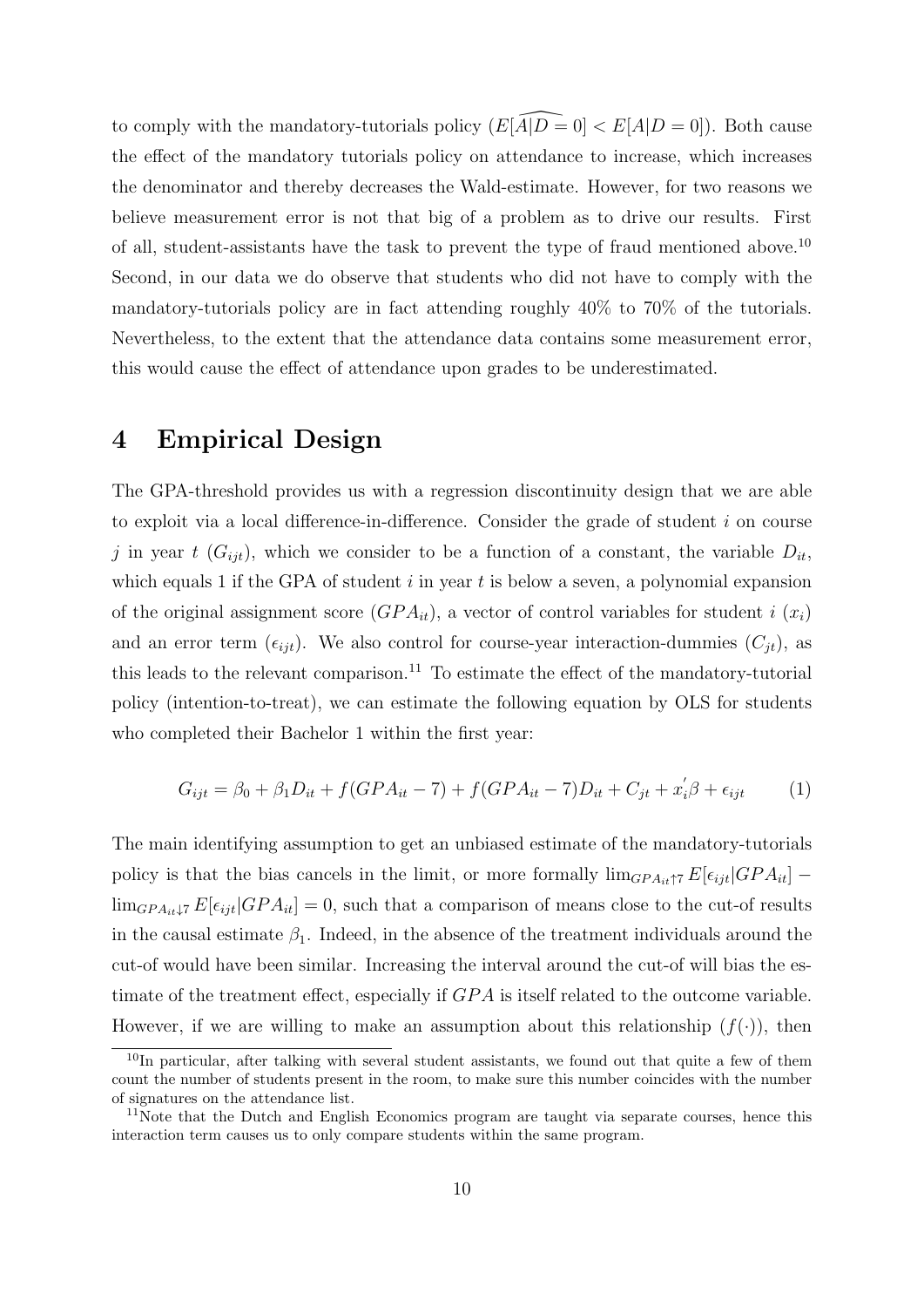we can use more observations and extrapolate from above and below the cut-of point to what a tie-breaking randomized experiment would have shown (Van der Klaauw, 2002). We use the observations of the running variable between XXX and XXX. To select  $f(\cdot)$ , which is allowed to be different on either side of the threshold, we estimate Equation [\(1\)](#page-9-3) while adding  $K'$  bin dummies and excluding the controls  $x'_i$ . Subsequently we include higher-order polynomials until the bin dummies are jointly insignificant. Jointly insignifiicant bin dummies provides evidence for (i) the polynomial being a good fit and (ii) there to be no other discontinuities in the data. To check for the sensitivity of our results, we follow Imbens and Limieux (2008) in estimating a local linear regression with a rectangular kernel. We select the bandwidth for the local regressions via the rule-of-thumb method as described in Lee and Lemieux  $(2010).<sup>12</sup>$  $(2010).<sup>12</sup>$  $(2010).<sup>12</sup>$ 

Subsequently, and perhaps more interesting, we estimate a causal effect of actual attending the tutorial groups on grades. Here we opt for a fuzzy regression discontinuity design, where in Equation [\(2\)](#page-10-1) the mandatory-tutorials policy  $(D_{it})$  is used as an instrument for the percentage of tutorials attended  $(AT_{ijt})$ . Around the cut-of the mandatory-tutorials policy is a locally valid instrumental variable, provided that it strongly associates with attendance. Subsequently, in Equation [\(3\)](#page-10-2) this exogenous variation in attendance is used to measure the effect on grades:

<span id="page-10-1"></span>
$$
AT_{ijt} = \gamma_0 + \gamma_1 D_{it} + f(GPA_{it} - 7) + f(GPA_{it} - 7)D_{it} + C_{jt} + x_i' \gamma + \eta_{ijt}
$$
 (2)

<span id="page-10-2"></span>
$$
G_{ijt} = \alpha_0 + \alpha_1 \hat{AT}_{ijt} + f(GPA_{it} - 7) + C_{jt} + x_i' \alpha + v_{ijt}
$$
\n
$$
\tag{3}
$$

One can obtain the reduced form  $(Equation (1))$  $(Equation (1))$  $(Equation (1))$  by substituting Equation [\(2\)](#page-10-1) into Equation [\(3\)](#page-10-2). Note that the instrument set in the first stage can be extended with interaction terms,  $\{D_{it}, D_{it}*f(\cdot)^n\}$ , to match the number of endogenous variables,  $\{AT_{it}, AT_{it}*f(\cdot)^n\}$ , if we want the treatment to have a different impact across the distribution. The parameter  $\alpha_1$  measures a well-defined 'weighted' local average treatment effect (LATE).

As Lee and Lemieux (2010) make clear, the regression discontinuity design is not only informative for the subpopulation of individuals at the threshold. Rather it can be interpreted as a weighted average treatment effects across all individuals, where the weights

<span id="page-10-0"></span><sup>&</sup>lt;sup>12</sup>Note that we use the reduced-form to select the order of the polynomials and the bandwidth in the local linear regression. This solution seems reasonable as the first stage seems relatively flat. Therefore the polynomial is expected to be flat and the optimal bandwidth to be wide.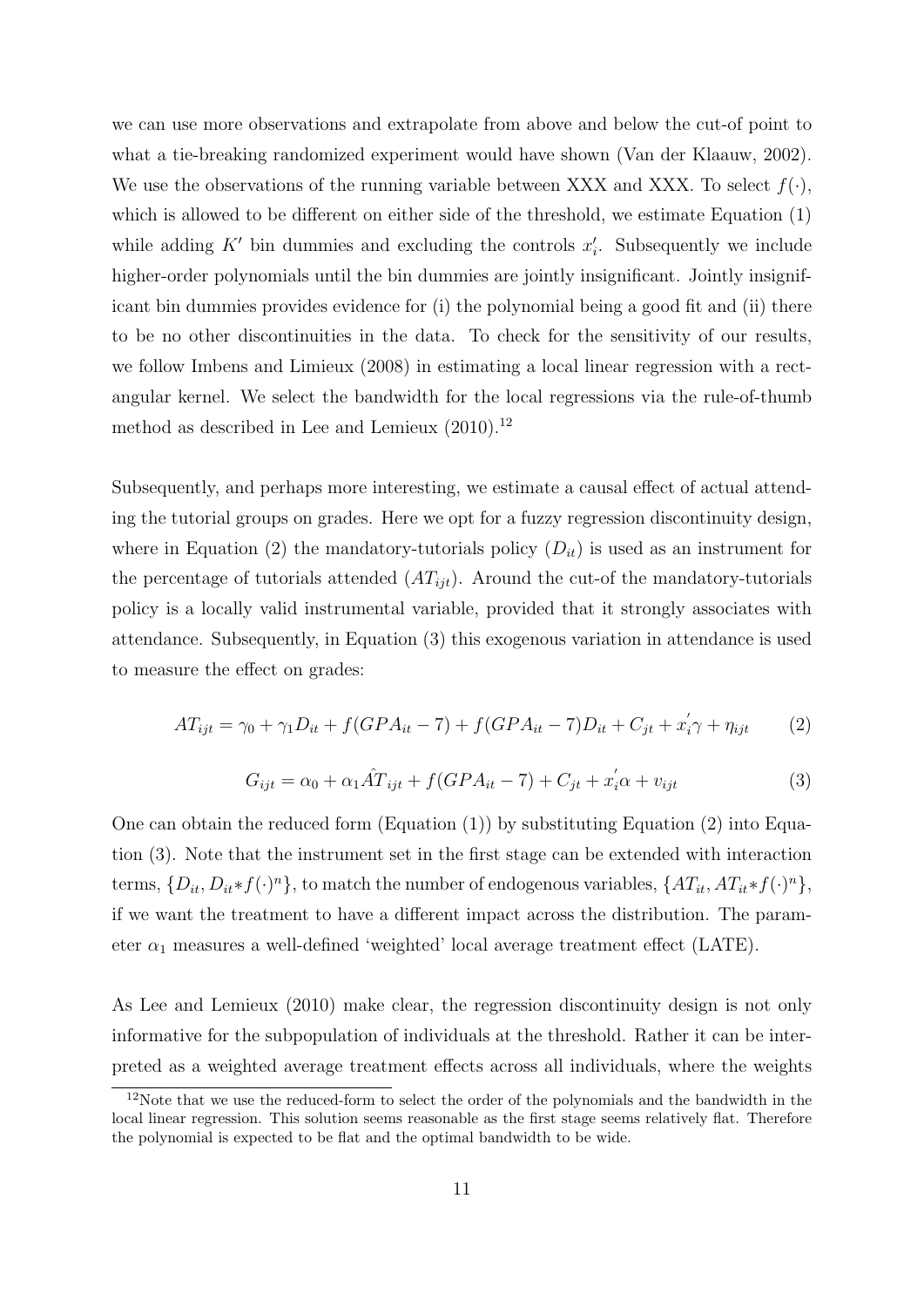are proportional to the ex ante likelihood that an individual's realization of the  $GPA$  will be close to the threshold.[13](#page-11-0) In our case, the interpretation of the (weighted) LATE is the subpopulation that went to the tutorials because they on average scored lower than a 7 in their first bachelor year (the compliers) but would not have gone otherwise. However, LATE can only be identified in case the instrument is exogenous, if we have a valid first stage, if it satisfies the exclusion-restriction and the monotonicity-assumption is met (Imbens and Angrist, 1994 and Hahn, Todd and van der Klaauw, 2001). The assumption of exogeneity is met, due to its character of random assignment. The first stage, and the exclusion of the weak-instrument problem, is shown in Section [7.](#page-17-0) The exclusion-restriction would be met if there is no other mechanism the mandatory-schooling policy has affected the students' grades than through the attendance. This is fundamentally untestable in the presence of unobservables. For arguing that the monotonicity-assumption is met, we need a small explanation. Following Imbens (2010), imagine a model where the grade of student *i* solely depends upon the presence at the tutorial (suppressing other subscripts):

$$
G_i = \beta_0 + \beta_1 A T_i + \epsilon_i \tag{4}
$$

Attendance is endogenous  $(cov[AT_i, \epsilon_i] \neq 0)$ , due to, for example, motivation both correlating with attendance and the grade. Now one can think of attendance not as a binary random variable, but as a continuous latent variable  $(AT_i^*)$  which describes your utility of attending the tutorials. Subsequently, this latent variable can be modeled through:

$$
AT_i^* = \gamma_0 + \gamma_1 D_i + v_i \tag{5}
$$

Where  $D_i$  reflects the assignment due to the mandatory-tutorials policy. Note, this continuous variable is mapped into a binary variable by the following:

<span id="page-11-1"></span>
$$
AT_i = \begin{cases} 1 & \text{if } AT_i^* \ge 0, \\ 0 & \text{if } AT_i^* < 0. \end{cases} \tag{6}
$$

The inclusion of  $D_i$  in the equation above can be argued to reflect the benefit of being present at a tutorial. That is, if  $D_i = 1$ , the utility of being present at the tutorial is

<span id="page-11-0"></span><sup>&</sup>lt;sup>13</sup>In the most extreme case, all weight are similar across indivuals and the RD gap woud be equal to the overall average treatment effects. In our analysis one might reason the signal to noise of the test is relatively high and the weights might differ across individuals. Ultimately, as we observe one realization of GPA per person, the similarity of the weights is untestable.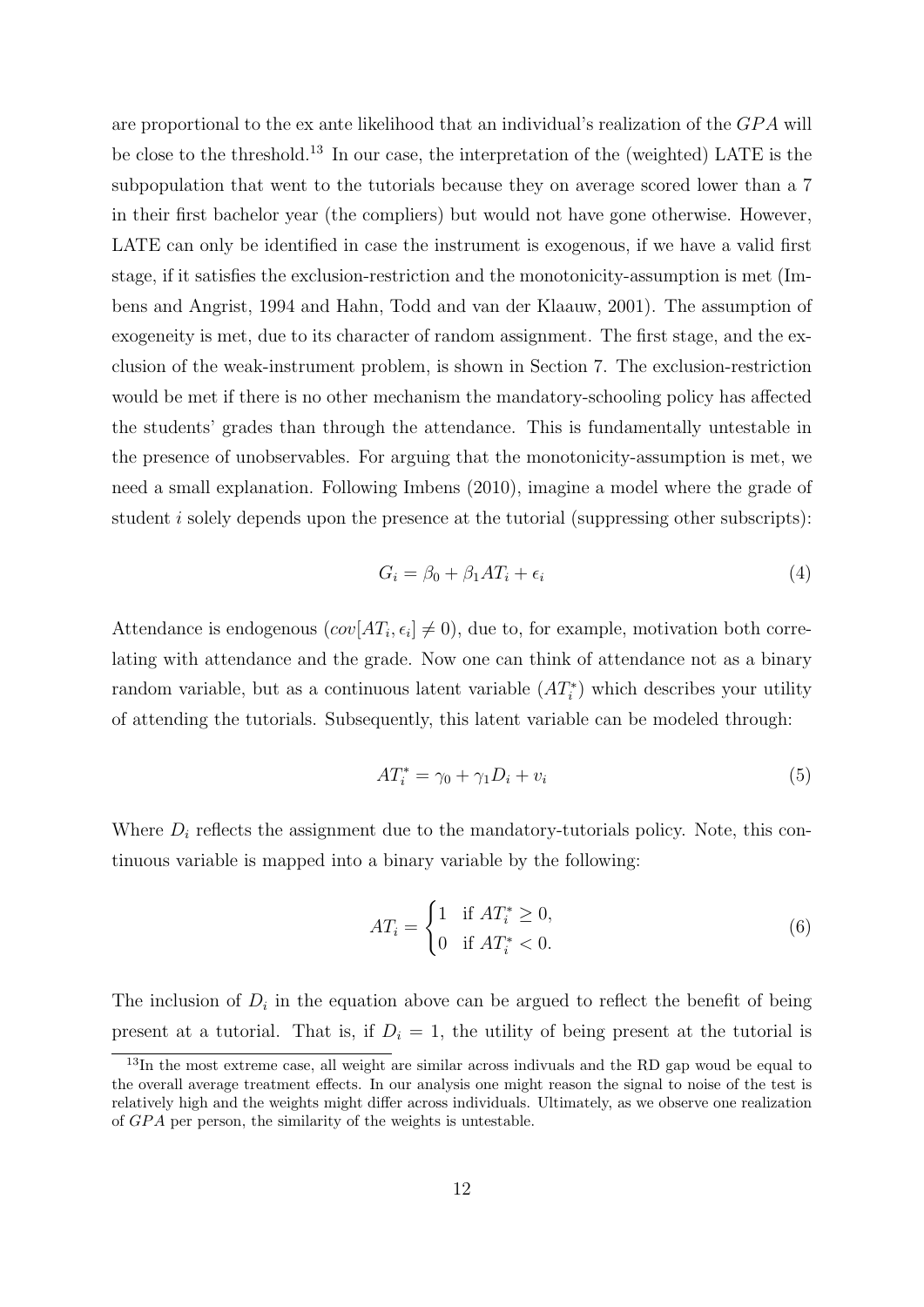higher, since otherwise you are ruled out from the exam. Hence, a rational agent maximizing his utility, would set  $\gamma_1$  bigger than 0. Other characteristics are captured by  $v_i$ , for example, motivation. Students very unmotivated will never go to the tutorials, even if  $D_i$  is equal to 1:  $v_i < -\gamma_0 - \gamma_1$  (never takers). Very motivated students still will always go to the tutorials, even if  $D_i$  is equal to 0:  $v_i \geq -\gamma_0$  (always takers). What results are the compliers, who are defined by:  $-\gamma_0 - \gamma_1 \le v_i < -\gamma_0$ . This framework rules out the condition of defiers, since (i) if an individual is not present if  $D<sub>i</sub> = 1$ , this implies he will also not be present if  $D_i = 0$  (if  $v_i < -\gamma_0 - \gamma_1$ , then  $v_i < -\gamma_0$ ) and (ii) if an individual is present if  $D_i = 0$ , this implies he will also be present if  $D_i = 1$  (if  $v_i \ge -\gamma_0$ , then  $v_i \geq -\gamma_0 - \gamma_1$ ). This means we are able to identify a well-defined local average treatment effect.

For all specifications mentioned above we cluster standard errors at the individual level, to allow for a nonzero covariance of the error terms within each individual.<sup>[14](#page-12-0)</sup>

We are able to exploit the regression-discontinuity design in a local difference-in-difference as to increase the precision of our estimates. Looking at the two-by-two treatment-control set-up of Table [1,](#page-5-0) we create the variable  $CB_{it}$  which equals 1 if a student completed the first Bachelor year within the first year (treatment group) and 0 if a student did not complete the first Bachelor year within the first year (control group). Subsequently, we estimate the following regression on our full sample (including students who did not complete their Bachelor one):

<span id="page-12-2"></span>
$$
G_{ijt} = \delta_0 + \delta_1 CB_{it} + \delta_2 D_{it} + \delta_3 (CB_{it} D_{it}) + x_i' \delta + \xi_{ijt}
$$
\n<sup>(7)</sup>

Note that  $\delta_3$  recuperates the difference-in-difference estimate we are after. This coefficient compares the changes of outcomes around the threshold for students who completed their Bachelor with the changes of outcomes around the threshold for students for students who did not completed their Bachelor one. Unto the extent that the changes in grades near the threshold would be due to unobservables (and not due to the treatment), the comparison with the control group controls for this, as the effect of these unobservables would also be present in the control group.<sup>[15](#page-12-1)</sup>

<span id="page-12-0"></span><sup>&</sup>lt;sup>14</sup>Note that students face a different composition of peers per course, as such it seems not appropriate to cluster upon the tutorial-group level.

<span id="page-12-1"></span><sup>&</sup>lt;sup>15</sup>Note that we also limit out control group to a sampe of students that potentially could have completed their Bachelor one within the first year, as to make the groups as comparable as possible (see Section [2\)](#page-3-0).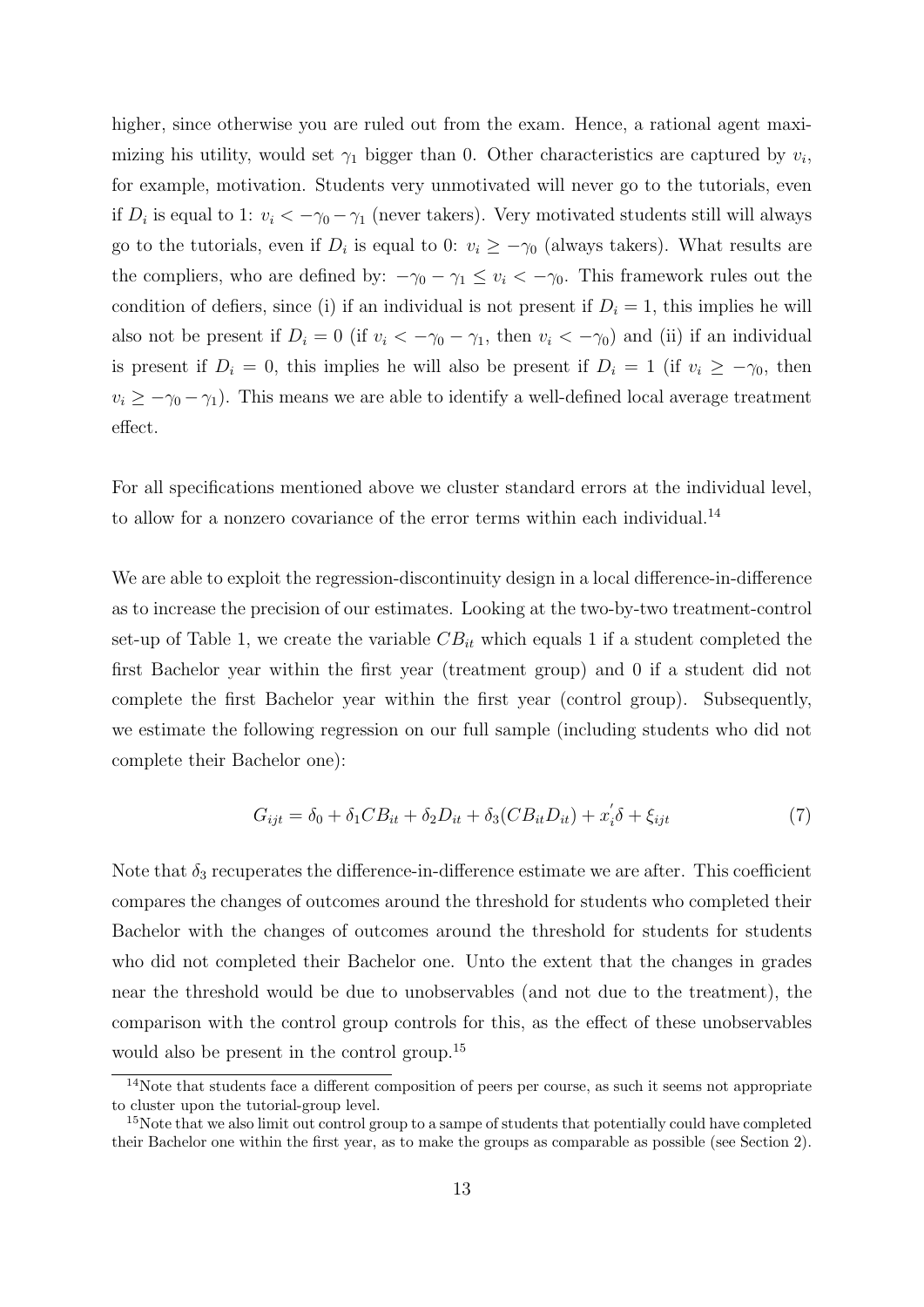### <span id="page-13-0"></span>5 Testing the Identifying Assumption

The table below compares individuals on background characteristics around the cut-of and shows no significant differences, which makes the identifying assumption plausible. The regression specifications in the table are a simple version of Equation [\(1\)](#page-9-3), where we do not include any controls or a function of the running variable  $(f(\cdot))$ . Therefore, the treatment-coefficient indicates the simple difference in means between the left- and right side of the threshold, where it is estimated on a sample with a bandwith of 0.2 (so the running variable varies from 6.8 to 7.2).

|                |            | $^{\prime}2)$ | $\left(3\right)$ | 4)          | $\left(5\right)$       |
|----------------|------------|---------------|------------------|-------------|------------------------|
|                | Gender     | Distance      | Date of birth    | Nationality | Grade secondary school |
| Treatment      | 0.0208     | 34.57         | $-73.01$         | $-0.132$    | $-0.217$               |
|                | (0.44)     | (0.62)        | $(-1.13)$        | $(-1.36)$   | $(-1.64)$              |
| Constant       | $0.281***$ | $45.25***$    | 12080.4***       | $0.623***$  | $6.953***$             |
|                | (8.80)     | (4.24)        | (277.67)         | (9.26)      | (79.69)                |
| Observations   | 381        | 381           | 381              | 104         | 303                    |
| Adjusted $R^2$ | $-0.002$   | $-0.002$      | 0.001            | 0.008       | 0.006                  |

Table 2: Table 2

t statistics in parentheses, standard errors are robust

<sup>∗</sup> p < 0.10, ∗∗ p < 0.05, ∗∗∗ p < 0.01

We do the same test for students who did not complete Bachelor one within the first year, where we limit the sample to the group of 'potential' students. Again, we find no significant differences, which makes the identifying assumption more credible.

WORK IN PROGRESS; MCCRARY TEST. Visually, one can see there is no true discontinuity of the density of the running variable around the threshold, which shows we graphically past the test of McCrary (2008).

# <span id="page-13-1"></span>6 Mandatory Attendance Policy and Grades

This section shows the results for the intention-to-treat effect of the mandatory tutorials policy. Before showing the results of Equation [\(1\)](#page-9-3), we visually show a negative, but small, jump in grades around the cut-off in Figure 2. This figure is consistent with a negative point estimate for the effect of mandatory tutorials.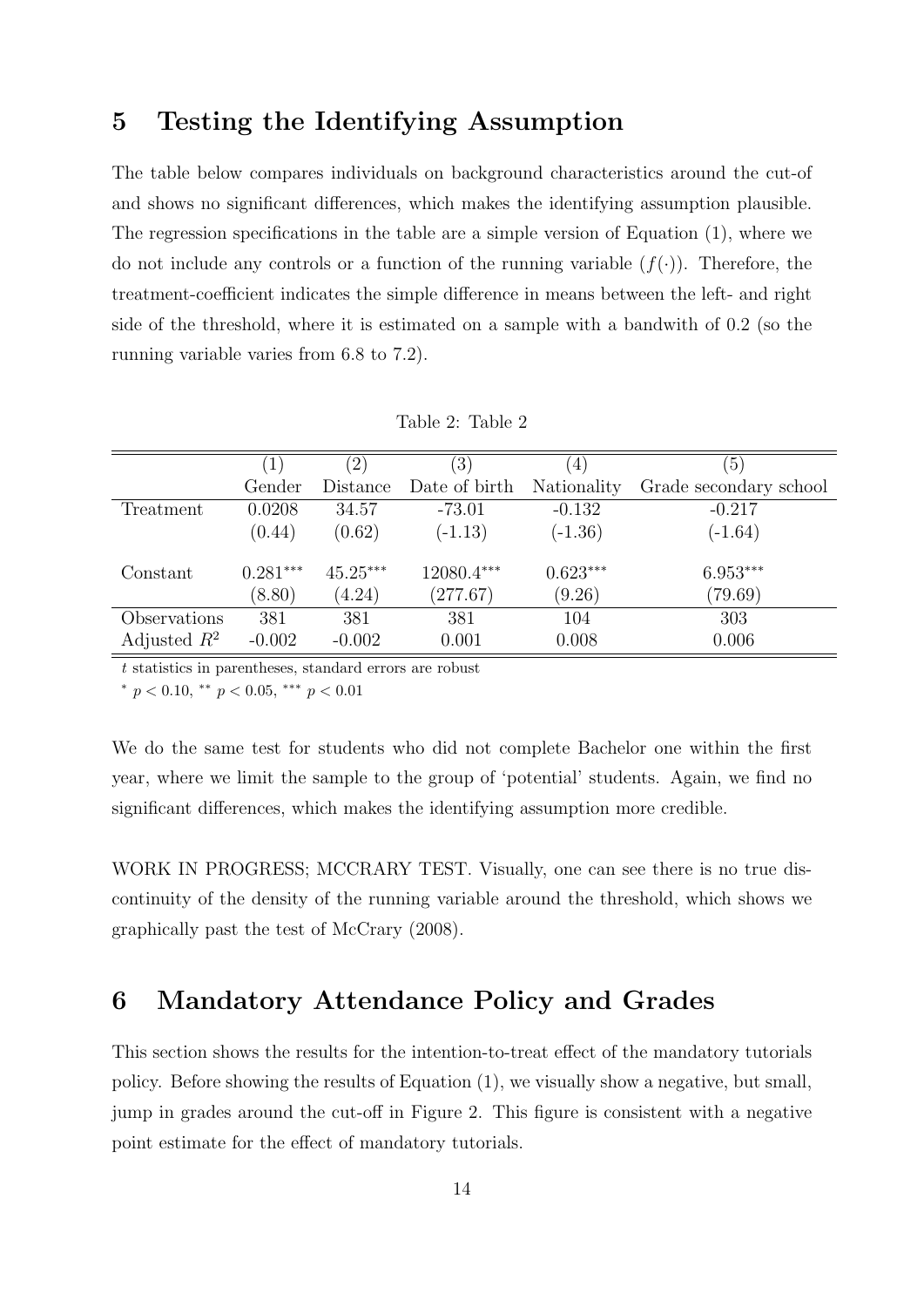| Table 3: Table 3 |  |
|------------------|--|
|                  |  |

|                |            | $^{\prime}2)$ | $\left(3\right)$ | 4)          | (5)                    |
|----------------|------------|---------------|------------------|-------------|------------------------|
|                | Gender     | Distance      | Date of birth    | Nationality | Grade secondary school |
| Treatment      | $-0.279*$  | $-3.909$      | $-166.9$         | $-0.500$    | 0.0460                 |
|                | $(-1.75)$  | $(-0.55)$     | $(-0.55)$        | $(-1.41)$   | (0.25)                 |
| Constant       | $0.429***$ | $16.38**$     | 11577.1***       | $0.750**$   | $6.865***$             |
|                | (3.14)     | (2.46)        | (43.53)          | (3.00)      | (39.32)                |
| Observations   | 34         | 34            | 34               | 8           | 28                     |
| Adjusted $R^2$ | 0.068      | $-0.019$      | $-0.020$         | 0.125       | $-0.035$               |

 $t$  statistics in parentheses, standard errors are robust

\*  $p < 0.10$ , \*\*  $p < 0.05$ , \*\*\*  $p < 0.01$ 

Figure 2: Visual McCrary-test, density of running variable

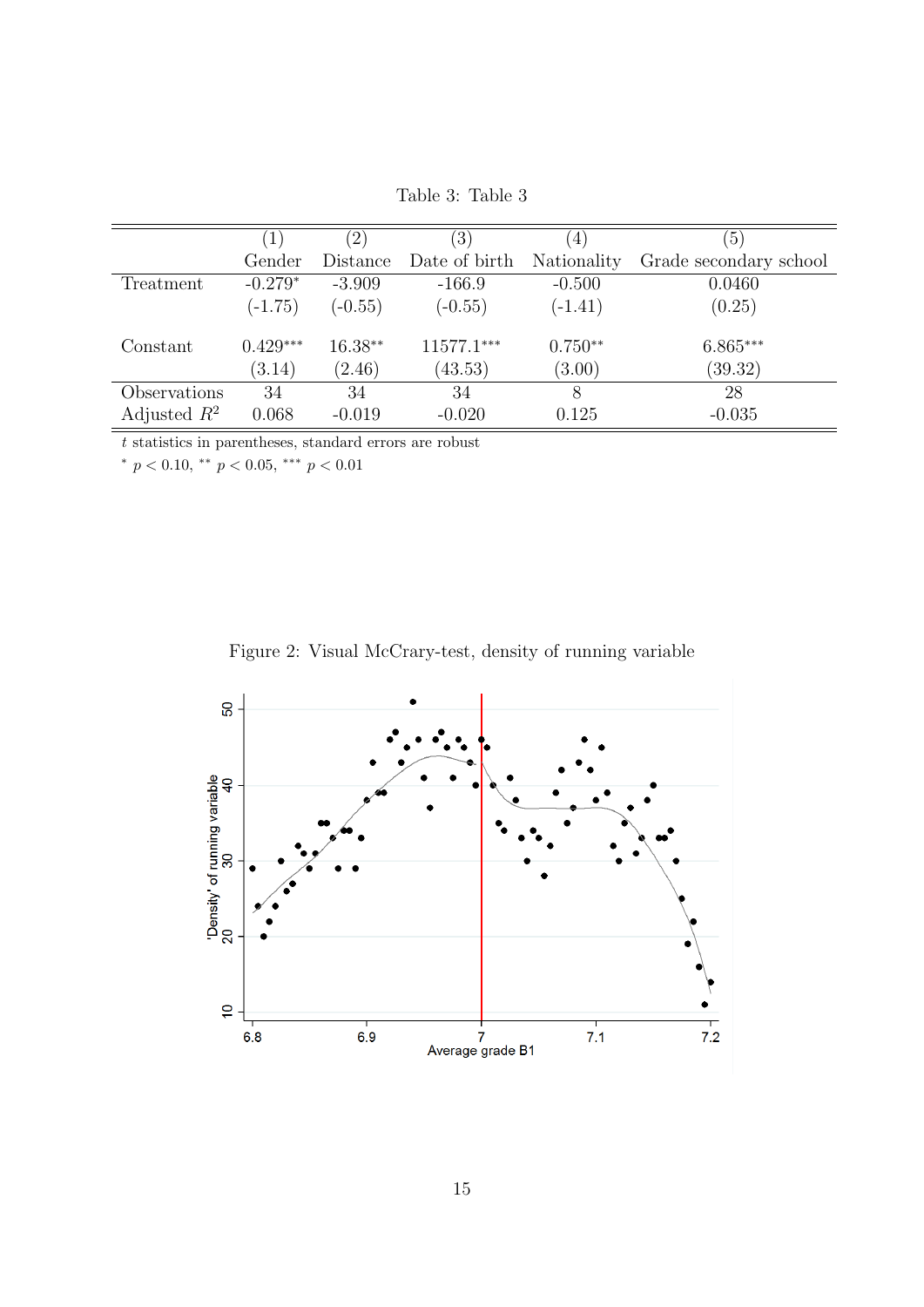

Figure 3: Visual representation of the intention-to-treat

Before resorting to estimation of Equation [\(1\)](#page-9-3) and Equation [\(7\)](#page-12-2), we use a nonparametric approach to estimate the intention-to-treat effect. Remember, the identifying assumption is that the bias cancels in the limit. As such, we can just take the means of the second year grades on each side of the GPA-threshold to get a first idea of the direction and size of the effect of mandatory-tutorials. Table [4](#page-16-0) shows the means of second-year grades of students who are located near the threshold with a bandwith of 0.1 (the GPA running variable varies from 6.9 to 7.1). The regression-discontinuity estimate related to Equation [\(1\)](#page-9-3) can be interpreted as the differences in means between students on the left and right side of the threshold. A non-parametric estimate of the intention-to-treat effect is therefore  $\lim_{GPA_{it} \uparrow 7} E[G_{ijt}|GPA_{it}] - \lim_{GPA_{it} \downarrow 7} E[G_{ijt}|GPA_{it}] = 6.408 - 6.626 = -0.234.$ Alternatively, one can use the local difference-in-difference as described by Equation [\(7\)](#page-12-2). Taking the course without tutorials as an extra control group, we find the non-parametric estimate to be:  $(\lim_{GPA_{it} \uparrow 7} E[G_{ijt} | GPA_{it}, CB_{it} = 1] - \lim_{GPA_{it} \downarrow 7} E[G_{ijt} | GPA_{it}, CB_{it} =$ 1])−(lim<sub>GPA<sub>it</sub>†7</sub>  $E[G_{ijt}|GPA_{it}, CB_{it} = 0]$ −lim<sub>GPA<sub>it</sub>↓7  $E[G_{ijt}|GPA_{it}, CB_{it} = 0]$ ) = (6.411−</sub>  $(6.624) - (7.397 - 7.285) = -0.324$ . The two procedures give very similar results, as we cannot conclude they are significantly different from each other. This is a confirmation of the identifying assumption of the regression-discontinuity design.

Subsequently, the table below shows the estimates corresponding to Equation [\(1\)](#page-9-3). Sim-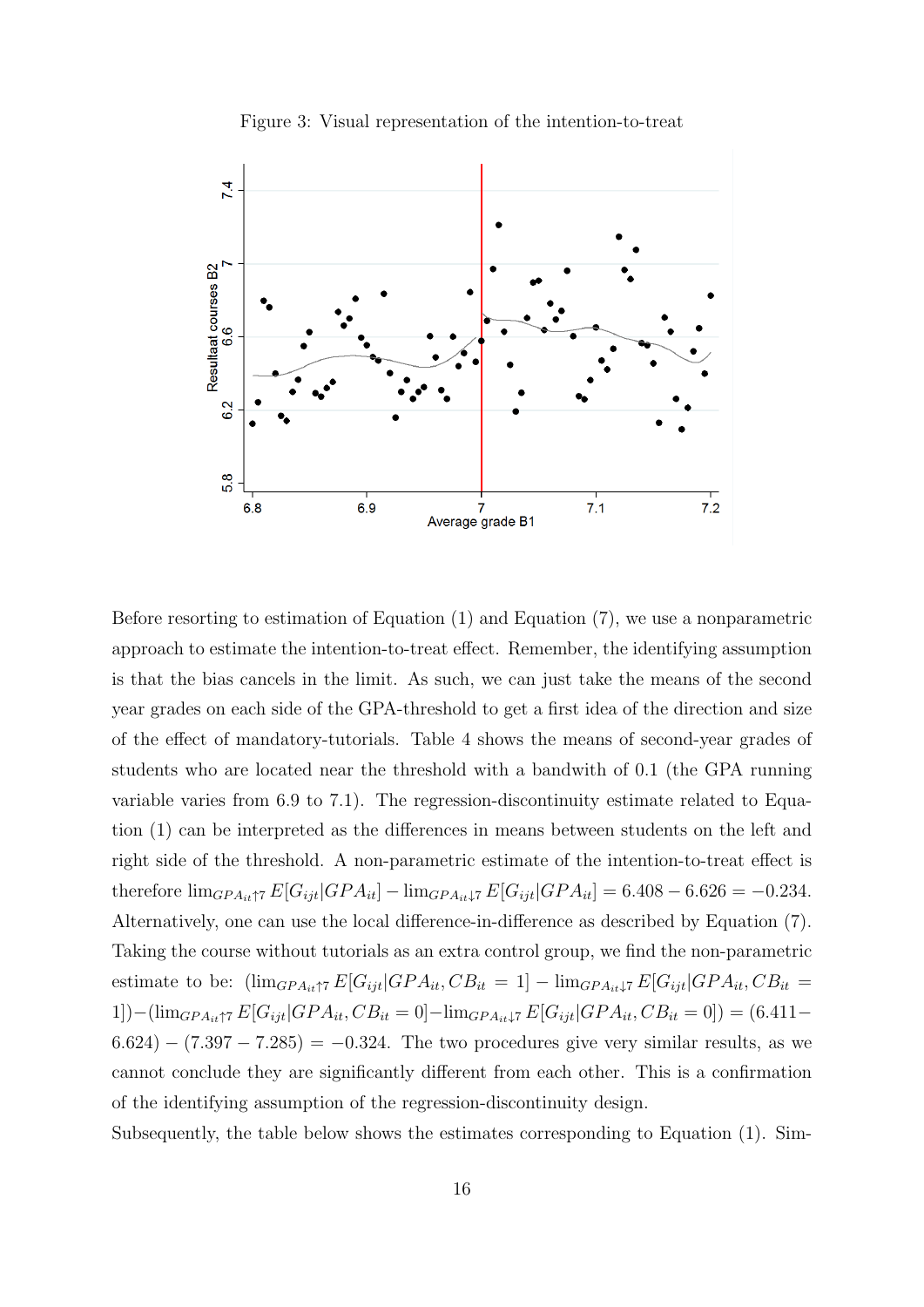| Courses with<br>tutorials | GPA $\vert$ 6.9 < GPA < 7 $\vert$ 7 < GPA < 7.1 |       |
|---------------------------|-------------------------------------------------|-------|
| YES                       | 6.411                                           | 6.624 |
| $N\Omega$                 | 7.397                                           | 7.285 |

<span id="page-16-0"></span>Table 4: Non-parametric approach for the intention-to-treat

Notes: This table shows the means of the grades of the second-year Bachelor courses, where a distinction is made between courses with and without tutorials.

ilar to Figure 2, we opt for a bandwith of 0.2 for the running variable and for a second order polynomial for  $f(\cdot)$ , which is interacted with the treatment variable in column (3) and (4). Column (2) and (4) include additional controls, namely gender, nationality, date of birth, distance towards the university and grade on secondary school. Note that because of the control 'grade on secondary school' we lose some observations, as we do not have this control variable for international students. The treatment-estimate consistently shows a negative sign, sometimes significant so. The coefficient in column (1) can be interpreted as follows: going from untreated to treated decreases your grade on a course in the second year of the Bachelor by 0.25 points. Grades are measured on a scale from 0 to 10, where 5.5 is a sufficient grade. The mean of the second year grades is 6.24 and the standard deviation is 1.62.

|                       | (1)        | (2)        | $\left( 3\right)$ | $\left(4\right)$ |
|-----------------------|------------|------------|-------------------|------------------|
|                       | Grades     | Grades     | Grades            | Grades           |
| Treatment             | $-0.243*$  | $-0.294**$ | $-0.295$          | $-0.328$         |
|                       | $(-1.91)$  | $(-2.09)$  | $(-1.54)$         | $(-1.65)$        |
|                       |            |            |                   |                  |
| Constant              | $6.670***$ | $5.151***$ | $6.643***$        | $5.168***$       |
|                       | (79.45)    | (18.21)    | (54.54)           | (16.69)          |
| Observations          | 3456       | 2665       | 3456              | 2665             |
| Adjusted $R^2$        | 0.006      | 0.024      | 0.006             | 0.023            |
| Polynomial            | Quadratic  | Quadratic  | Quadratic         | Quadratic        |
| Interacted polynomial | NO         | NΟ         | YES               | YES              |
| Control variables     | NО         | YES        | NО                | YES              |

Table 5: Table 4

t statistics in parentheses, standard errors are clustered at the individual level \*  $p < 0.10$ , \*\*  $p < 0.05$ , \*\*\*  $p < 0.01$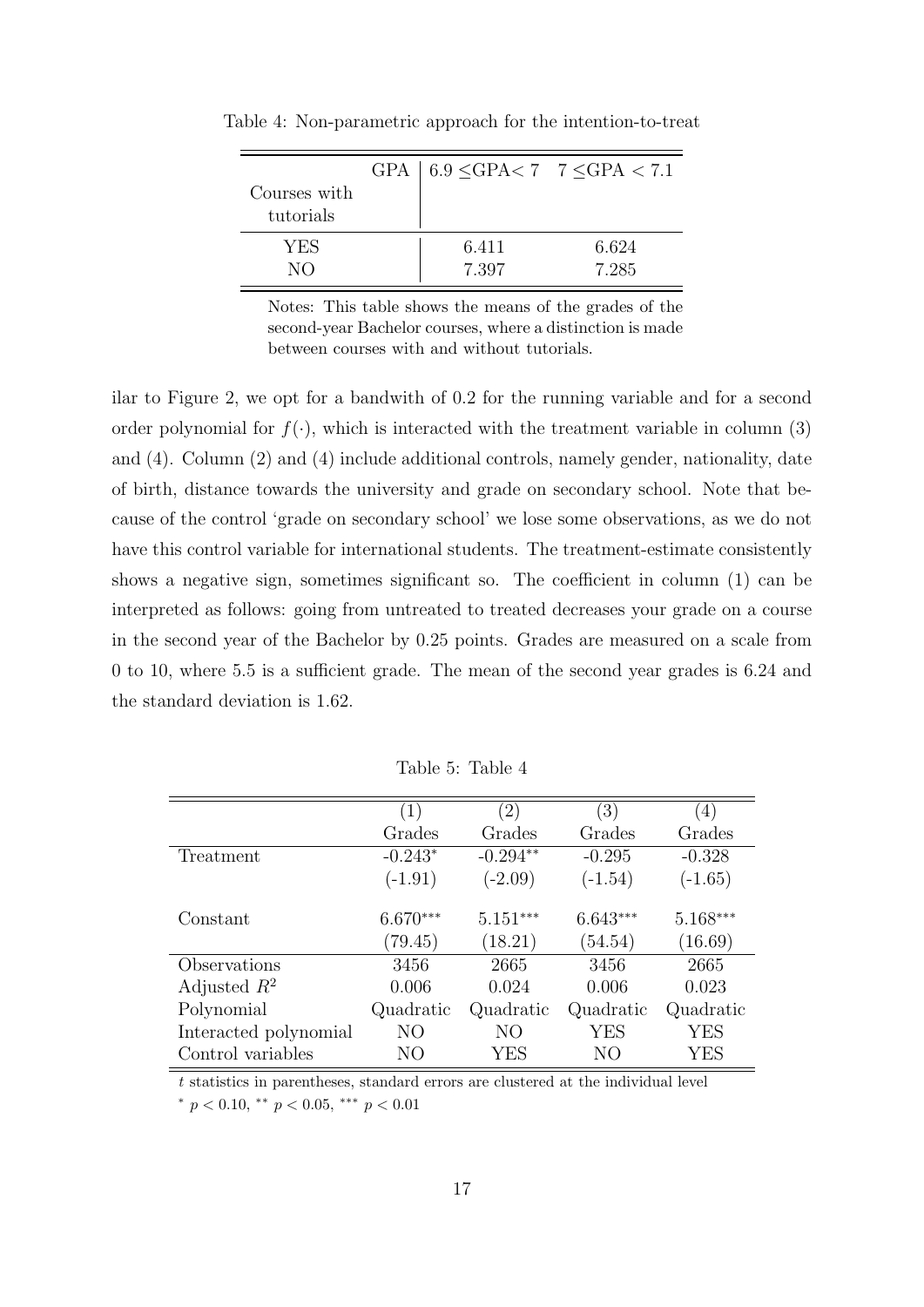#### <span id="page-17-0"></span>7 Attendance and Grades

#### 7.1 LATE

This section shows the IV-estimates of Equation [\(2\)](#page-10-1) and Equation [\(3\)](#page-10-2), where we use the treatment as a local instrumental variable for attendance. In the following subsection we show that this procedure is able to recover a well-defined local average treatment effect.

The table below shows the actual estimates of the first- and second stage. The specifications are similar to the models estimated in Section [6,](#page-13-1) as we opt for a bandwith of 0.2 for the running variable and choose a quadratic function for  $f(\cdot)$ . The estimates of the first stage show the jump in attendance is roughly 15%-point. F-values show the treatment-variable is strongly related with actual attendance. The second-stage estimates show a negative point estimate of actual attendance on grades, but insignificantly so.

|                       | (1)         | $\left( 2\right)$ | (3)            | (4)          |
|-----------------------|-------------|-------------------|----------------|--------------|
|                       | Attendance  | Attendance        | Grades         | Grades       |
|                       | First stage | First stage       | Second stage   | Second stage |
| Treatment             | $0.111***$  | $0.172***$        |                |              |
|                       | (3.26)      | (3.33)            |                |              |
|                       |             |                   |                |              |
| Attendance            |             |                   | $-2.112$       | $-0.565$     |
|                       |             |                   | $(-1.25)$      | $(-0.46)$    |
|                       |             |                   |                |              |
| Constant              | $0.842***$  | $0.784***$        | $7.113***$     | $6.573***$   |
|                       | (13.32)     | (10.90)           | (10.59)        | (12.51)      |
| Observations          | 1558        | 1558              | 1558           | 1558         |
| Adjusted $R^2$        | 0.138       | 0.144             | 0.000          | $-0.009$     |
| F-value               | 10.67       | 11.09             |                |              |
| Polynomial            | Quadratic   | Quadratic         | Quadratic      | Quadratic    |
| Interacted polynomial | NO          | YES               | N <sub>O</sub> | YES          |
| Control variables     | YES         | YES               | YES            | YES          |

Table 6: Table 5

t statistics in parentheses, standard errors are clustered at the individual level

 $*$  p < 0.10,  $*$  p < 0.05,  $*$   $*$  p < 0.01

Subsequently, we naturally split the sample of second-year Bachelor courses into General Economics, Business Economics and Econometrics (Cluster A, B and C respectively, see Table [A.1](#page-21-0) for the classification of the respective courses). The table below first shows the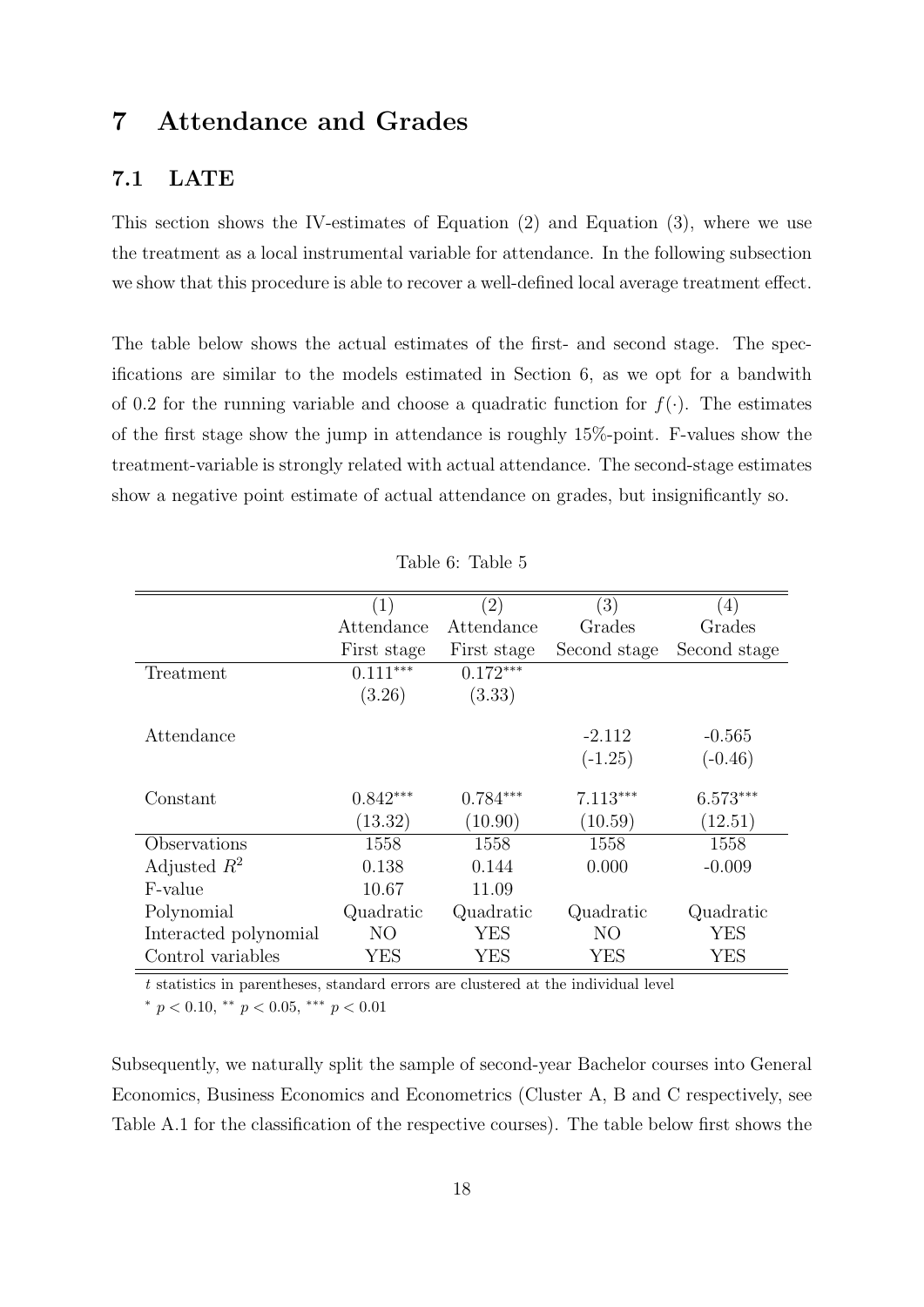intention-to-treat estimates for the three clusters of courses separately. We use the same specification as above, choosing for a quadratic polynomial and a bandwith of 0.2 for the running variable. We again see negative point estimates throughout, which is strongly significant for the cluster Business Economics on a 2% level.

|                       | $\left( 1\right)$ | $^{'}2)$   | (3)            |
|-----------------------|-------------------|------------|----------------|
|                       | Grades            | Grades     | Grades         |
| Treatment             | $-0.148$          | $-0.368**$ | $-0.246$       |
|                       | $(-0.94)$         | $(-2.35)$  | $(-1.42)$      |
| Constant              | $6.338***$        | $6.838***$ | $6.917***$     |
|                       | (62.02)           | (69.63)    | (62.73)        |
| Observations          | 1270              | 1234       | 952            |
| Adjusted $R^2$        | 0.002             | 0.010      | 0.006          |
| Polynomial            | Quadratic         | Quadratic  | Quadratic      |
| Interacted polynomial | NO                | NO         | N <sub>O</sub> |
| Control variables     | NO                | NO         | N <sub>O</sub> |
| Cluster               | Gen. Eco          | Bus. Eco   | Metrics        |

Table 7: Table 6

t statistics in parentheses, standard errors are clustered at the individual level \*  $p < 0.10$ , \*\*  $p < 0.05$ , \*\*\*  $p < 0.01$ 

Consistently with a negative effect of tutorial-attendance upon grades, the table below shows that for the cluster Business Economics the jump in attendance is largest, namely 26%-points. While the jump in attendance for the Econometrics-cluster is indistinguishable from zero. As such, it seems to be that this policy was most binding for the non-technical courses. Moreover, computing the IV-estimate shows a negative and significant effect of the tutorials for the Business-economics cluster, whereas the IV-estimates are insignificant (but negative) for the other two clusters of courses. This estimate should be interpreted as follows: an increase of attendance by 10%-point decreases the grade on a second-year Bachelor course by 0.16 point.

#### 7.2 Characterizing Compliers

To see why the IV-estimate of the second stage  $(\alpha_1)$  does not equal ATE, we switch to a heterogeneous framework. This means that the parameters potentially differ per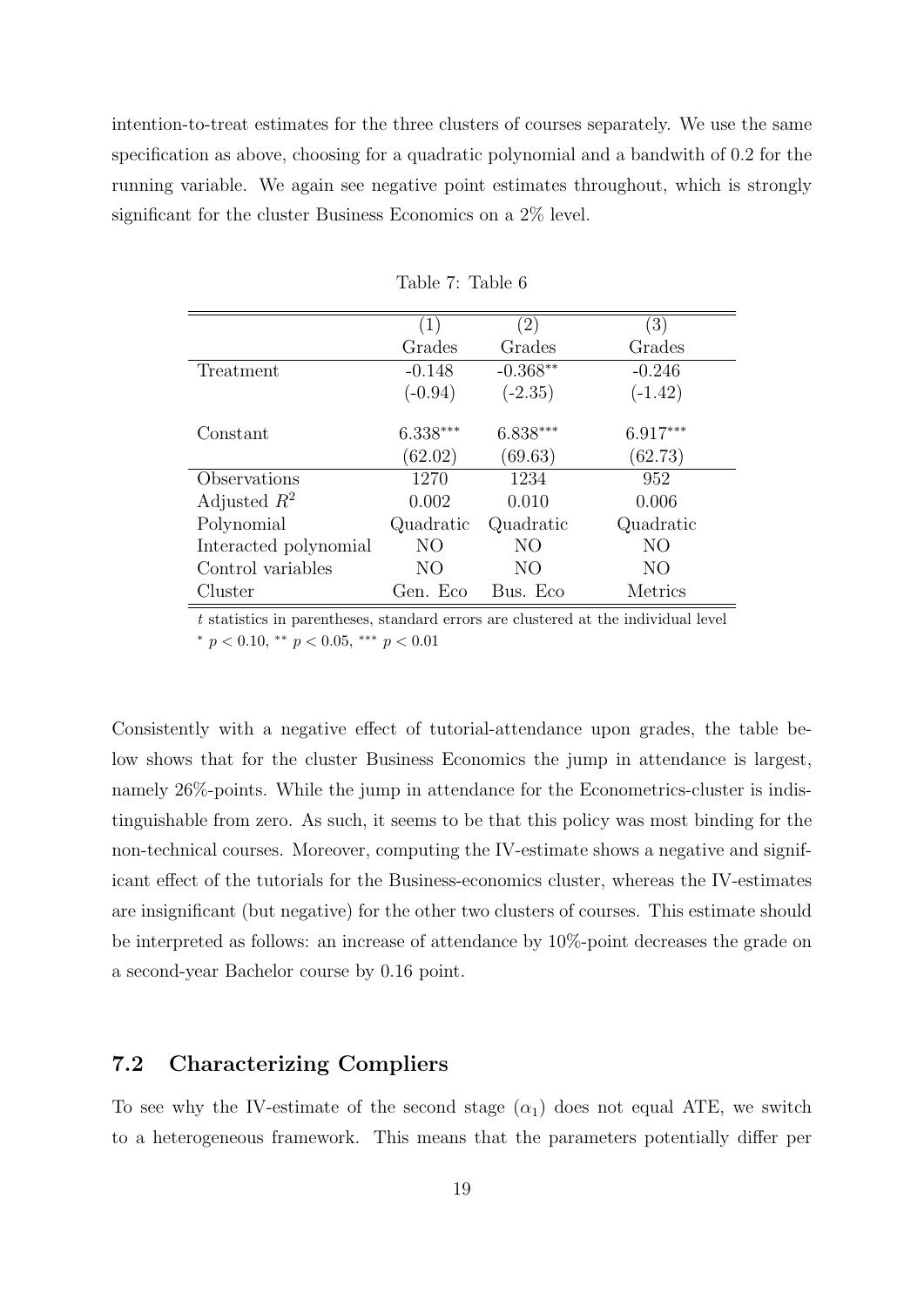|                       | (1)         | (2)          | (3)         | $\left( 4\right)$ | (5)         | (6)          |
|-----------------------|-------------|--------------|-------------|-------------------|-------------|--------------|
|                       | Attendance  | Grades       | Attendance  | Grades            | Attendance  | Grades       |
|                       | First stage | Second stage | First stage | Second stage      | First stage | Second stage |
| Treatment             | $0.159***$  |              | $0.256***$  |                   | 0.0186      |              |
|                       | (3.63)      |              | (5.54)      |                   | (1.16)      |              |
| Attendance            |             | $-0.318$     |             | $-1.606**$        |             | $-11.69$     |
|                       |             | $(-0.26)$    |             | $(-2.21)$         |             | $(-0.72)$    |
| Constant              | $0.695***$  | $6.607***$   | $0.623***$  | $7.900***$        | $0.952***$  | 18.08        |
|                       | (19.99)     | (6.97)       | (15.99)     | (14.16)           | (78.63)     | (1.16)       |
| Observations          | 751         | 751          | 738         | 738               | 558         | 558          |
| Adjusted $R^2$        | 0.090       | 0.000        | 0.217       | 0.000             | 0.002       | 0.000        |
| F-value               | 13.177      |              | 30.692      |                   | 1.346       |              |
| Polynomial            | Quadratic   | Quadratic    | Quadratic   | Quadratic         | Quadratic   | Quadratic    |
| Interacted polynomial | NO          | NΟ           | NO          | NO.               | NO          | NO.          |
| Control variables     | NO.         | NO           | NO          | NO.               | NO          | NO.          |
| Cluster               | Gen. Eco    | Gen. Eco     | Bus. Eco    | Bus. Eco          | Metrics     | Metrics      |

Table 8: Table 7

t statistics in parentheses, standard errors are clustered at the individual level

\*  $p < 0.10$ , \*\*  $p < 0.05$ , \*\*\*  $p < 0.01$ 

individual, so formally we have  $\alpha_{1i}$  in the first stage regression. If attendance would be exogenous in the first place, we would still be able to measure an  $ATE(T)$ , since  $ATE(T) = E[G_i|AT_i = 1] - E[G_i|AT_i = 0] = E[\alpha_{1i}] = \frac{1}{n} \sum_{i=1}^{n} \alpha_{1i} = \bar{\alpha_1}$ . Since  $AT_i$ is exogenous, this average can still be interpreted as an  $ATE(T)$ . Now consider  $AT_i$  as an endogenous variable and one uses 2SLS in order to get a consistent estimate. In a heterogeneous framework, the 2SLS-estimator equals:

<span id="page-19-0"></span>
$$
\alpha_{1,2sls} = \frac{cov[G_i, D_i]}{cov[AT_i, D_i]} = \frac{\frac{1}{n} \sum_{i=1}^{n} \alpha_{1i} \gamma_{1i}}{\frac{1}{n} \sum_{i=1}^{n} \gamma_{1i}}
$$
(8)

This boils down to ATE(T) if and only if  $\alpha_{1i} = \alpha_1 \forall i$  and/or  $\gamma_{1i} = \gamma_1 \forall i$ . Hence, in a heterogeneous framework the 2SLS-estimator equals a weighted average of individuals' treatment effects, with larger weight for whom the instrumental variable is most influential. Under the assumptions mentioned above this weighted average measures a LATE. This exercise makes clear that homogeneity in the first stage means LATE equals ATE. Thus to characterize the LATE, we do something unusual. We redo the first stage and include interaction effects between  $D_i$  and observables to find for which individuals  $\gamma_{1i}$ is large or small. Equation [\(8\)](#page-19-0) makes clear that individuals with a large  $\gamma_{1i}$  contribute to the LATE-estimator and individuals with a small  $\gamma_{1i}$  do not contribute to the LATE-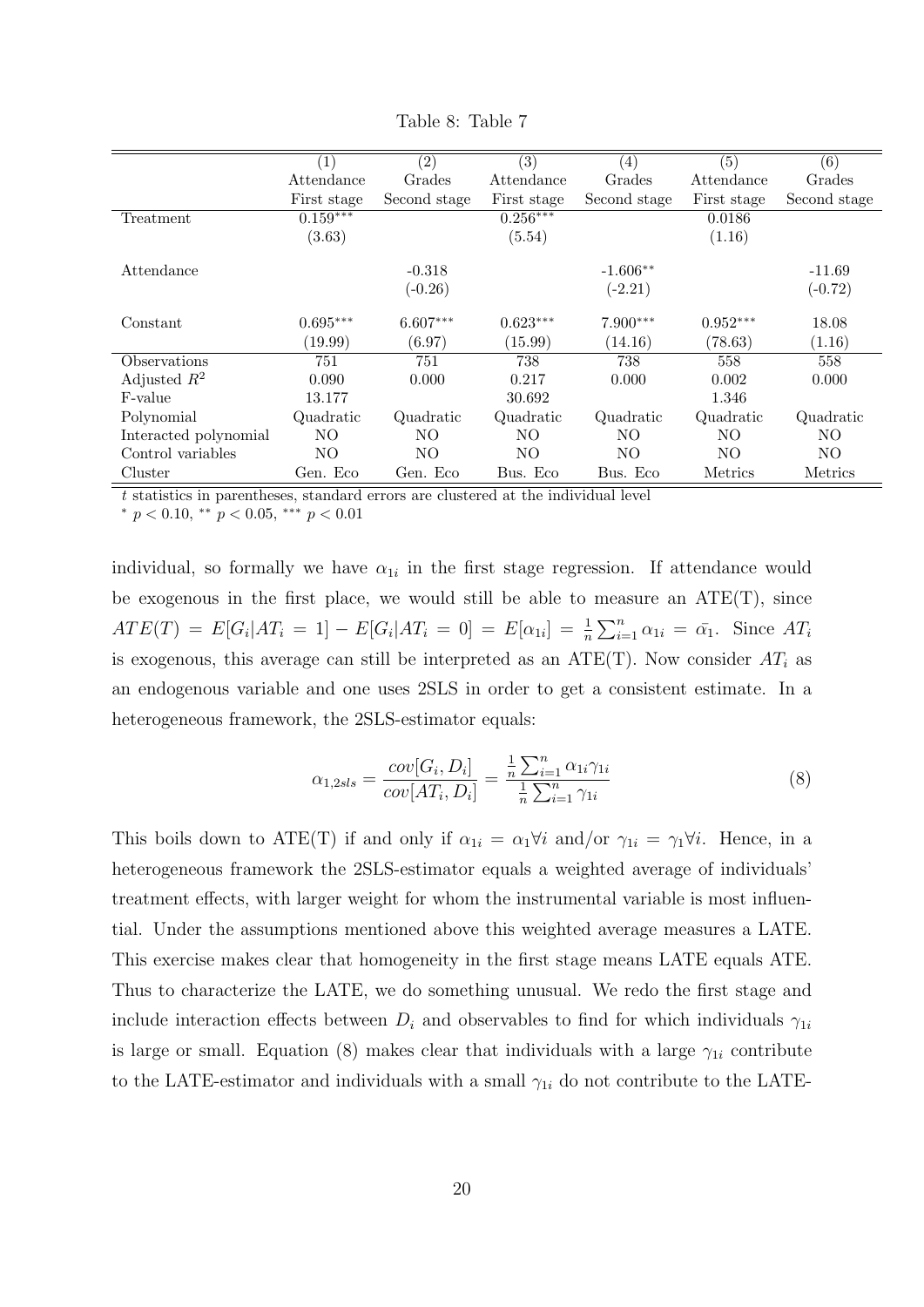estimator.[16](#page-20-1) Whereas the monotonicity assumption is also fundamentally untestable, we would not want the total effect of  $D_i$  to become negative. Indeed, this causes the expla-nation below Equation [\(6\)](#page-11-1) to break down, since  $\gamma_{1i}$  is not positive for all individuals.

WORK IN PROGRESS; RESULTS OF INTERACTION; EXPLAIN WHICH INDIVID-UALS CONTRIBUTE MOST TO LATE (ON OBSERVABLES)

# <span id="page-20-0"></span>8 Conclusion

WORK IN PROGRESS

# References

<span id="page-20-1"></span><sup>&</sup>lt;sup>16</sup>In the extreme case, let  $\gamma_{1i} = 0$ , where the contribution of student *i* equals zero.